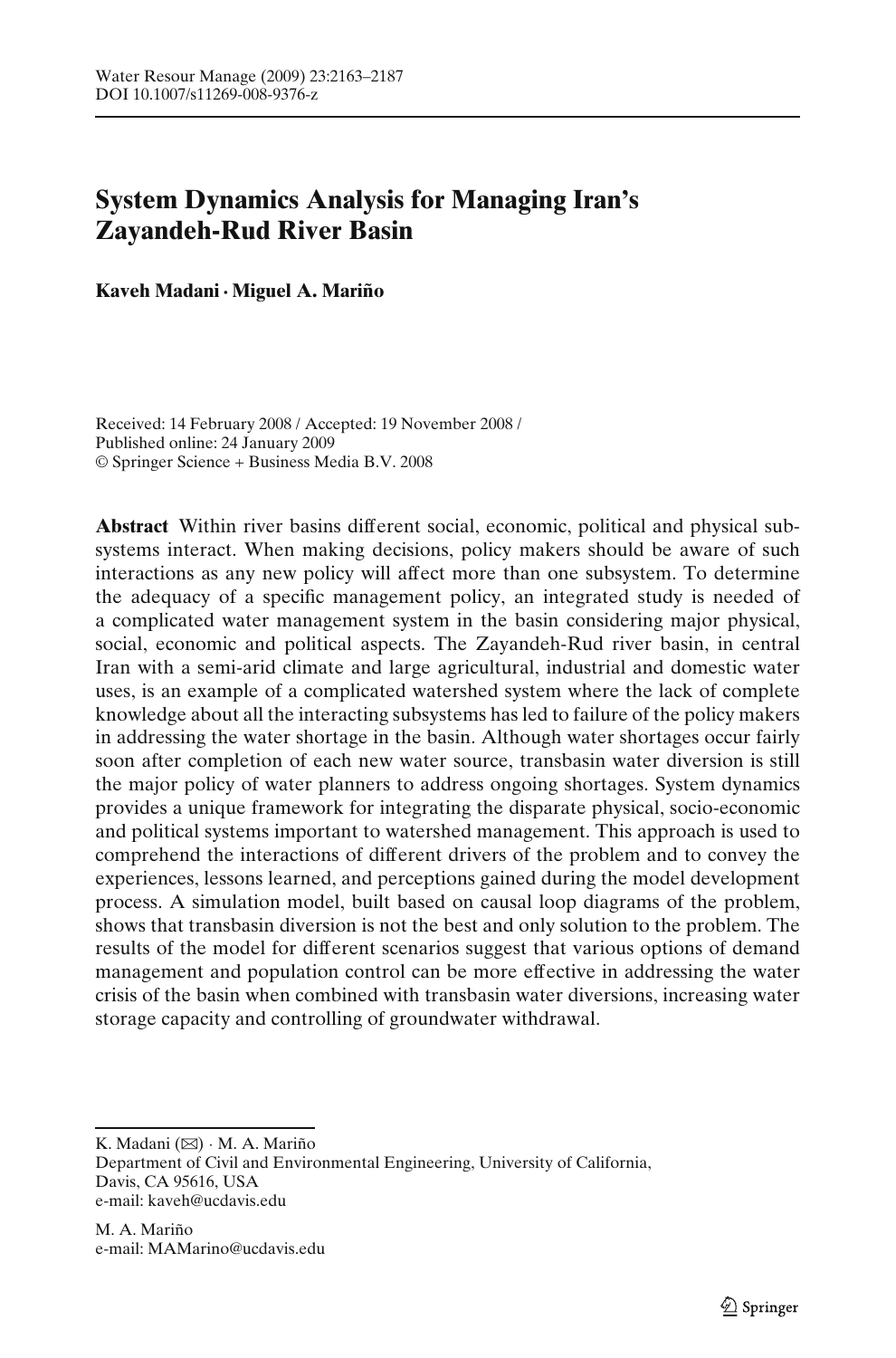**Keywords** Iran **·** Zayandeh-Rud **·** Zayandeh-Rood **·** Zayandeh-Roud **·** Gav-Khuni**·** Gav-Khooni**·** Gav-Khouni**·** System dynamics**·** Causal loop diagram **·** Stock and flow diagram **·**Watershed **·** River basin **·**Transbasin **·**Transfer**·** Diversion

#### **1 Introduction**

High agricultural water use and growing human population and industry, together with droughts in the Zayandeh-Rud river basin have made water resource management a critical issue in the region. To address this challenge, water managers in the basin have completed several water transfer projects and retained additional water transfer as their main policy to respond to increasing water demand. While Morid et al. [\(2003\)](#page-23-0) suggested water transfer from neighboring basins as an essential adaptation action in case of climate change in coming years, Murray-Rust et al[.](#page-23-0) [\(2002\)](#page-23-0) concluded that shortages occur almost rapidly after each new water transfer as it raises the residents' expectations and increases water demand and perhaps water diversion is not a sustainable solution to the problem.

Study of the Zayandeh-Rud watershed provides an example of how water managers in a water-short basin have tried to match supply and demand over the past decades without enough knowledge about the effects of their policies on other aspects of the complicated watershed system. To date, the growing demand of the basin has largely been met by interbasin water transfer, and by mining fossil groundwater resources. However, both solutions have some physical limits. Bringing future demand in line with available supplies will require increasingly efficient water management practices and greater conservation of water (Tidewell et al[.](#page-24-0) [2004\)](#page-24-0). The basin has experienced the technical and socio-political outcomes of different interbasin water transfers, which are really important from an engineering and managerial point of view and can be quite instructive for the planners of such kind of projects.

Management of water basins benefits from the development and application of diverse models that offer a comprehensive and integrated view of these complex systems and the demands placed upon them (Tidewell et al[.](#page-24-0) [2004](#page-24-0)). The power of developed dynamic regional models can increase our understanding of water problems and the ability to explore sustainable solutions (Simonovi[c](#page-23-0) [2002](#page-23-0)). To determine if water import is the best solution to avoid water shortages in the basin, an integrated study is needed of a complicated water management system in the basin considering major physical, social, economical and political aspects of it. Here, the Zayande-Rud Watershed Management and Sustainability Model (ZRW-MSM) is developed within a system dynamics framework (Forreste[r](#page-23-0) [1961](#page-23-0), [1968;](#page-23-0) Sterma[n](#page-24-0) [2000\)](#page-24-0) to comprehend the dynamic and interrelated characteristics of the system; and convey experiences, lessons learned, and perceptions gained through the model development process.

In the following sections of the paper, after describing the study area and water management problem, the system dynamics method used for solving the problem is introduced. Then the problem's modeling process starts with the development of a conceptual model based on causal loop diagrams (CLDs) of the problem which will be the basis for quantifying the model and developing the quantitative model (ZRW-MSM). Future scenarios are defined and the model is run for each scenario to investigate the behavior patterns of the management variables of interest. The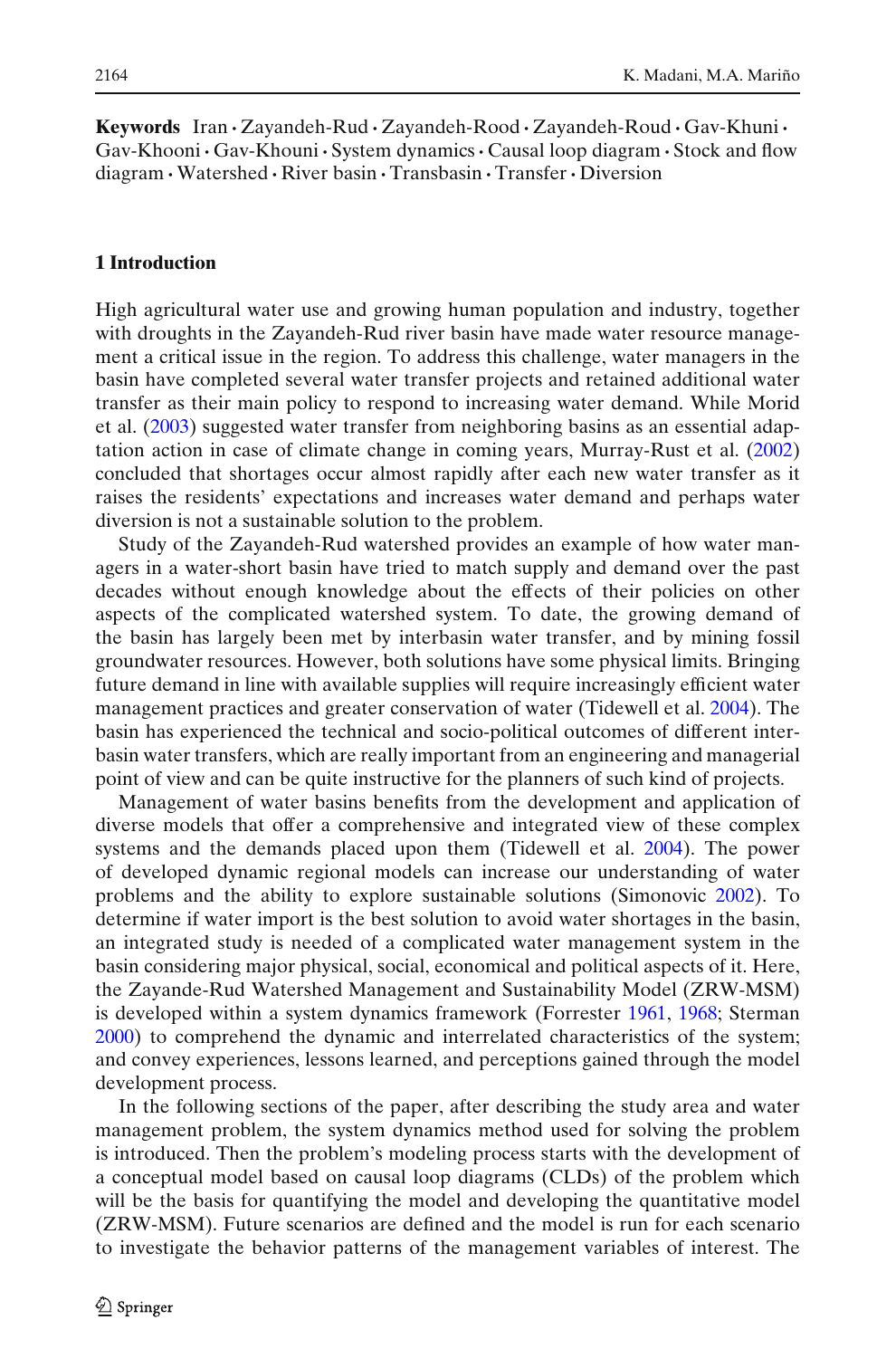paper ends with a discussion of the benefits of applying system dynamics for solving water resource management problems and some conclusions and recommendations specific to water management of the study area.

#### **2 Overview of the Study Area**

Table 1 presents a brief overview of the study area (Fig. [1\)](#page-3-0). The Zayandeh-Rud river is the highest-volume river in semi-arid central Iran and forms one of the most strategic and important river basins of Iran with large agricultural, industrial, and domestic water uses. The Zayandeh-Rud river starts in the Zagros Mountains in the southwest of the country and ends in the Gav-Khuni Swamp, a natural salt pan in the center of Iran. On its long journey, the Zayandeh-Rud river is tapped by an increasing number of agricultural, urban, and industrial users. Only a trickle of water flows into the Gav-Khuni Swamp where the river ends in eastern Iran. As a result, the wetland area of Gav-Khuni, recognized internationally under the Convention on Wetland[s](#page-23-0) [\(1971\)](#page-23-0), no longer receives an adequate quantity of water.

According to the national census of 1996, more than 3.1 million residents were living in the Zayandeh-Rud river basin. Currently, the mean annual population growth rate is estimated to be 2.14%. The high population growth rate is mostly from immigration from neighboring regions. Desirable job opportunities due to industrial development and availability of land and water (compared to neighboring regions), motivates immigrants to move to this basin which leads to more water demand. Water demand is rising annually not merely through population growth but also because more affluent people consume more water per capita. Similar to the rest of the country, population distribution in the Zayandeh-Rud river basin is very uneven because of the enormous variations in natural and climatic conditions, availability of water and land, economic potentials, and concentration of industries and services across the watershed. The population compression index in the Zayandeh-Rud river

| Metric                                                             | Value        |
|--------------------------------------------------------------------|--------------|
| Total area of the basin $(km^2)$                                   | 41,524       |
| Elevation range (m a.s.l)                                          | 1,470-3,974  |
| Annual average precipitation range (mm)                            | $50 - 1,500$ |
| Average temperature range $({}^{\circ}C)$                          | $3 - 30$     |
| Annual potential evapotranspiration (mm)                           | 1,500        |
| Zayandeh-Rud river length (km)                                     | 350          |
| Natural average flow of Zayandeh-Rud river (mcm)                   | 850          |
| Gav-Khuni marsh minimum required input flow (mm)                   | 70           |
| Population in 1996 (capita)                                        | 3,104,000    |
| Mean annual population growth rate in 1996 $(\%)$                  | 2.14         |
| Total area under irrigation (ha)                                   | 260,000      |
| Irrigation efficiency range $(\%)$                                 | $35 - 39$    |
| Annual economic development rate of the basin (%)                  | 4.2          |
| Share of agricultural section from the total consumed water $(\%)$ | 90           |
| Share of industrial section from the total consumed water $(\%)$   | 5            |
| Share of domestic section from the total consumed water $(\%)$     | 5            |

**Table 1** Overview of the study area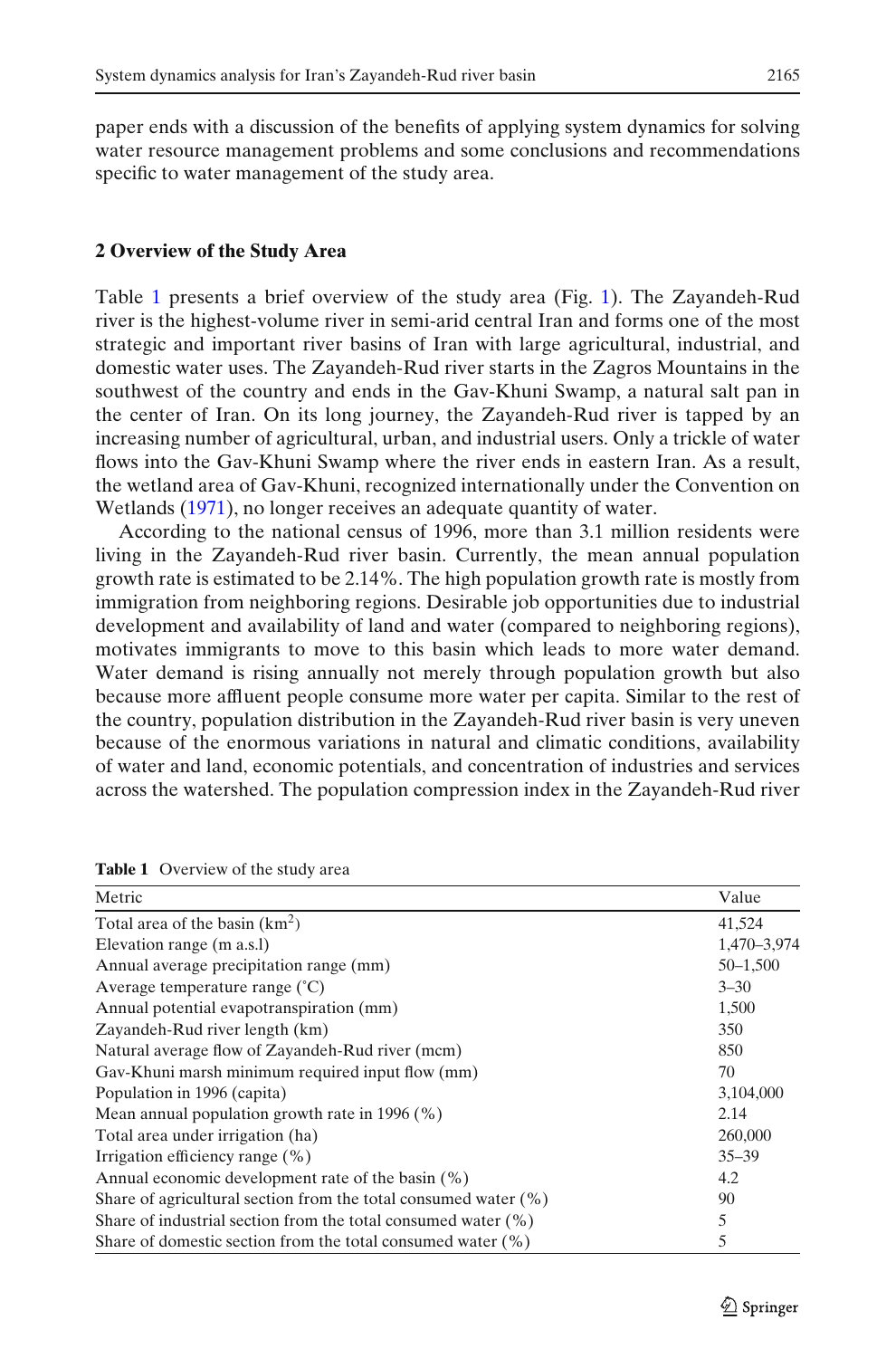<span id="page-3-0"></span>

basin is more than twice as it is in the rest of the country (Jamab Consulting Engineering C[o](#page-23-0) [1998](#page-23-0)).

Agriculture is the largest single water user in the basin despite increased demands from other users. Because of low precipitation in the central and eastern portions of the basin, irrigation is essential to the cultivation of crops (wheat, barely, silage plants, potatoes, cotton, paddy orchards, etc.) on about 260,000 ha of irrigated land. Similar to other parts of Iran, the rainy season does not coincide with the cultivation season in this basin and during summer there is no effective rainfall. Low irrigation efficiency, approximately 35–39%, exacerbates the situation (Jamab Consulting Engineering C[o](#page-23-0) [1998](#page-23-0)). About 90% of water in Zayandeh-Rud basin is consumed for agriculture while only about 7% of the watershed area is used for agriculture (Jamab Consulting Engineering C[o](#page-23-0) [1998](#page-23-0)). Although there are substantial return flows to the Zayandeh-Rud river, they are of lower quality than the diverted water and may not be suitable for downstream users. Share of the domestic sector from the total consumed water in the basin is approximately 5%. Most of this share is wasted due to network leakages and the real domestic consumption of the residents is below this amount. The most likely annual economical development rate for the Zayandeh-Rud river basin has been estimated to be 4.2% (Jamab Consulting Engineering C[o](#page-23-0) [1998](#page-23-0)).

Water resource development in the Zayandeh-Rud river basin has had several stages in the course of history. Table [2](#page-4-0) presents a brief description of six development phases of water supply in Zayandeh-Rud river basin. Until 1952 water resources development were confined primarily to small diversion structures that provided irrigation water to riverine irrigation systems in the central part of the valley. Irrigation was primarily confined to the springs, qanats and early summer when snowmelt provided sufficient discharge, but was of minimal importance in full summer and autumn. In response to increasing water demand, water transfer projects started after World War II and are going to be continued. These water imports have more than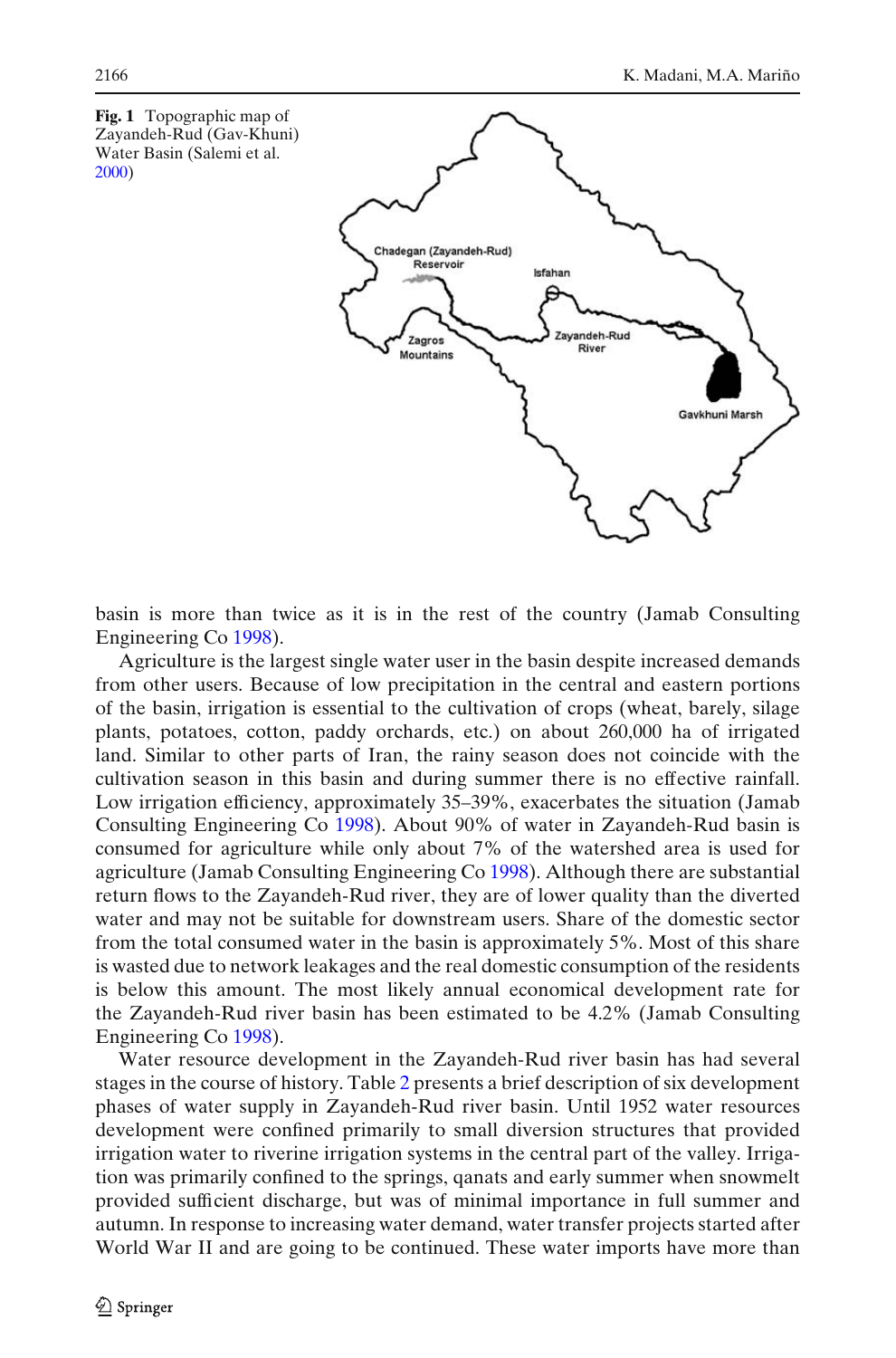| Phase         | Description                                                    | Annual capacity<br>$(mcm)^a$ | Estimated annual<br>yield $(mcm)^b$ |
|---------------|----------------------------------------------------------------|------------------------------|-------------------------------------|
| I-Before 1952 | Exploitation of Zayandeh-Rud river                             | NA.                          | 850                                 |
| $II$ —1952    | Construction of Kuhrang transbain<br>diversion tunnel No. 1    | 337                          | 297                                 |
| $III - 1972$  | Construction of Zayandeh-Rud<br>(Chadegan) Dam                 | 1,500                        | NA.                                 |
| $IV - 1985$   | Construction of Kuhrang transbain<br>diversion tunnel No. 2    | 250                          | 246                                 |
| $V = 2004$    | Construction of Cheshmeh-Langan<br>transbasin diversion tunnel | 150                          | 120                                 |
| $VI - 2007$   | Construction of Kuhrang transbain<br>diversion Tunnel No. 3    | 280                          | 268                                 |

<span id="page-4-0"></span>**Table 2** Water supply development phases in the Zayandeh-Rud river basin

aMurray-Rust et al. [\(2002\)](#page-23-0)

bIsfahan and Chaharmahal-va-Bakhtiari Water Authority [\(2003](#page-23-0))

doubled the natural flow of the Zayandeh-Rud river. The political and economic power of Isfahan Province, covering most of the area of this basin, has resulted in a large amount of water transfers to the basin while the neighboring basins still suffer from water shortage, unable to import water.

Since 2002, outgoing transbasin water diversion projects started to take only 34 mcm from the Zayandeh-Rud river to cities in the central desert of Iran. Nonetheless, this water amount is reasonably critical for the neighboring under pressure water basins. Thus, right now, the Zayandeh-Rud river basin is more important than before because of the high reliance of the neighboring water basins on the water conditions in this basin. The outgoing transferred flow will increase up to 152 mcm until 2011 and other cities in neighboring watersheds will also consume Zayandeh-Rud river's water (Isfahan and Chaharmahal-va-Bakhtiari Water Authorit[y](#page-23-0) [2003](#page-23-0)). A detailed description of the Zayandeh-Rud river basin is contained in Najafzade[h](#page-23-0) [\(2004\)](#page-23-0) and Madani Larijan[i](#page-23-0) [\(2005\)](#page-23-0).

#### **3 Problem Description**

The river currently provides water for over 3 million people in the Zayandeh-Rud river basin and over another 1.5 million people in small and large cities hundreds of kilometers outside the river basin. In addition, the river provides irrigation water for over 260,000 ha of farmland and tries to meet the demands of the second largest industrial area of Iran. The Gav-Khuni marshland receives something less than half of the amount of water which is necessary to sustain the wetland habitat for fauna and flora (Salemi et al[.](#page-23-0) [2000](#page-23-0)). Today, the available water per capita in this basin is about  $1,150 \text{ m}^3$  per year, which is relatively a poor volume compared to some other Iranian basins. Water management in the river basin is currently challenged with providing sufficient water supply for various user groups in the face of increasing demands.

The main problem, which is common to other arid/semi-arid environments in the country, is to balance a highly variable water supply among the demands posed by growing population, irrigated agriculture, and industrial development. The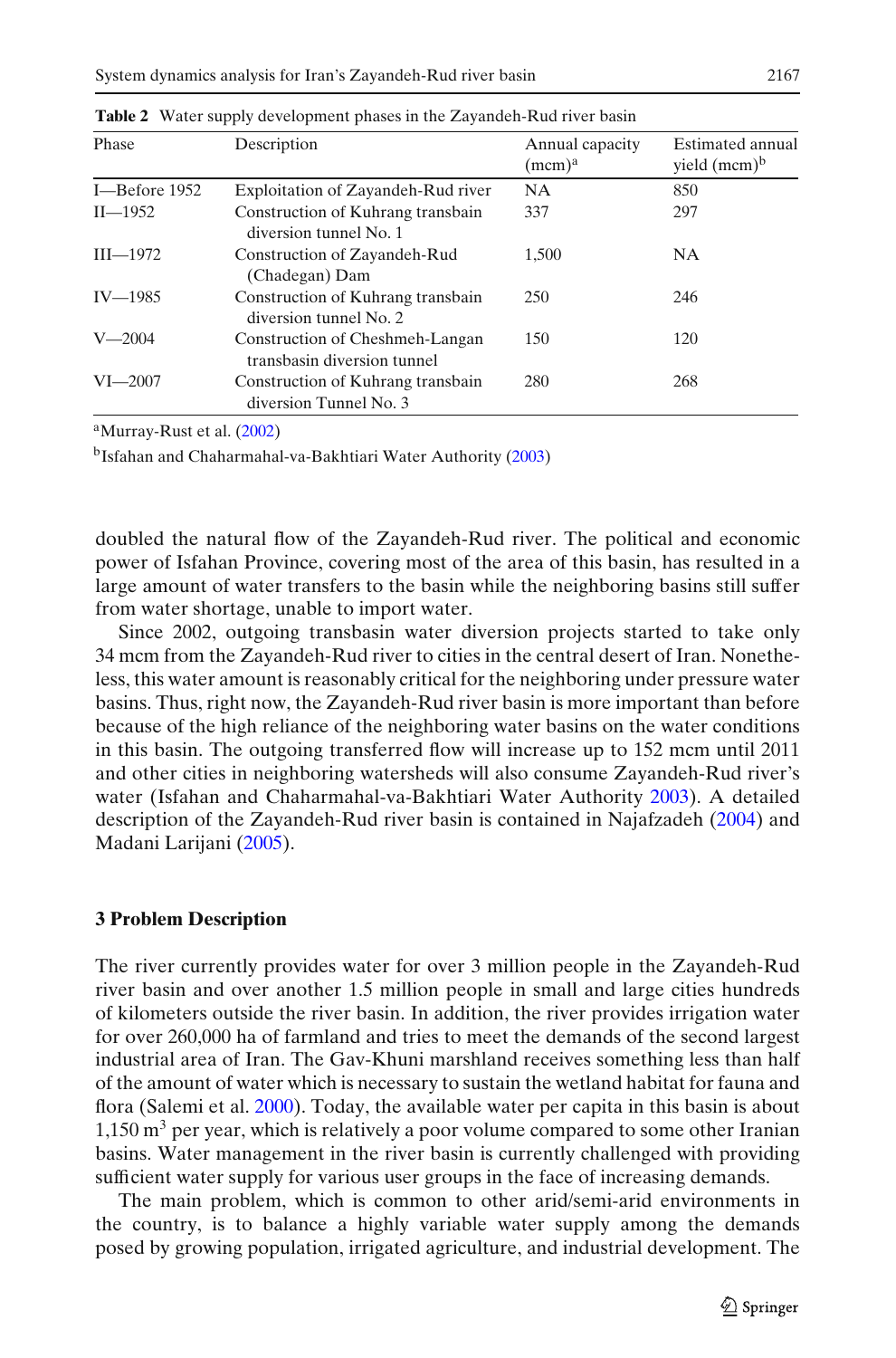increasing demand has led to competition of the domestic and industrial sectors with the agricultural sector, resulting in significant gaps between actual and potential yields and a reduction in return flows into the Zayandeh-Rud river (ISO[E](#page-23-0) [2006\)](#page-23-0). Water use by domestic, industrial, agricultural and environmental users has exceeded available surface supply and caused decreasing groundwater tables. If unrestricted groundwater use is continued, available groundwater will most likely be exhausted. The semi-arid climate of the basin and droughts result in hindrances of water planning, making the situation harder for the water policy makers who intend to supply the region with sustainable water resources. The Zayandeh-Rud river does not supply enough water to the Gav-Khuni marshland, which is world-class natural wetland and is threatened with environmental destruction.

Since water managers of the basin assume that all the user groups will always increase their demands for water, their main policy is bringing more water to the basin. Some of shortfalls in water are met through transbasin diversions, however, this will not automatically reverse the trends towards less water consumption (Murray-Rust et al[.](#page-23-0) [2002](#page-23-0)). Over the second half of the twentieth century, a series of water resource development projects have doubled the potentially available water in the basin. Nevertheless, water shortages have occurred fairly rapidly after each new water source has been tapped. As soon as more water is made available, it is fully allocated so that there is no reserved water resource for use in droughts. Thus, when winter precipitation falls below average, the water supply in the following summer is highly vulnerable (Murray-Rust et al[.](#page-23-0) [2002](#page-23-0)). Murray-Rust et al[.](#page-23-0) [\(2002\)](#page-23-0) concluded that responses to shortfalls in supply appear to be ad-hoc and uncoordinated. Only the awareness that providing more water capacity is creating more demands on water, by encouraging more use by agricultural and industrial interests, led Iranian water managers to radically rethink their water policy.

To better respond to the problem, water resource managers need to know more about the interactions of different drivers of the problem. Armed with that knowledge, they can find out if the transbasin water diversion will be adequate to address the crisis or whether other measures will be required for providing a sustainable water supply.

#### **4 Method**

A model is needed which provides an integrated view of the watershed, one that couples the complex physics governing water supply with diverse socio-economical, political, and environmental issues driving water demand. This model should be dynamic in nature and explicitly capture the dynamic feedbacks between physical characteristics of water balance and population growth, development of agriculture and industry, economic development, and use of other resources. Thus, an approach will be adopted based on the p[r](#page-23-0)inciples of system dynamics (Forrester [1961,](#page-23-0) [1968](#page-23-0); Sterma[n](#page-24-0) [2000\)](#page-24-0). System dynamics modeling and simulation is specifically designed for modeling and analysis of large-scale socio-economic systems and has been applied in many environmental and water resource studies, including water resource planning and management (For[d](#page-23-0) [1996](#page-23-0); Simonovi[c](#page-23-0) [2002;](#page-23-0) Zu et al[.](#page-24-0) [2002;](#page-24-0) Stav[e](#page-24-0) [2003;](#page-24-0) Simonovic and L[i](#page-24-0) [2004](#page-24-0); Tidewell et al[.](#page-24-0) [2004;](#page-24-0) Ahmad and Simonovi[c](#page-23-0) [2006](#page-23-0); Bagher[i](#page-23-0) [2006;](#page-23-0) Croke et al[.](#page-23-0) [2007;](#page-23-0) Feng and Huan[g](#page-23-0) [2008](#page-23-0); Yang et al[.](#page-24-0) [2008](#page-24-0)), and environmental sustainabil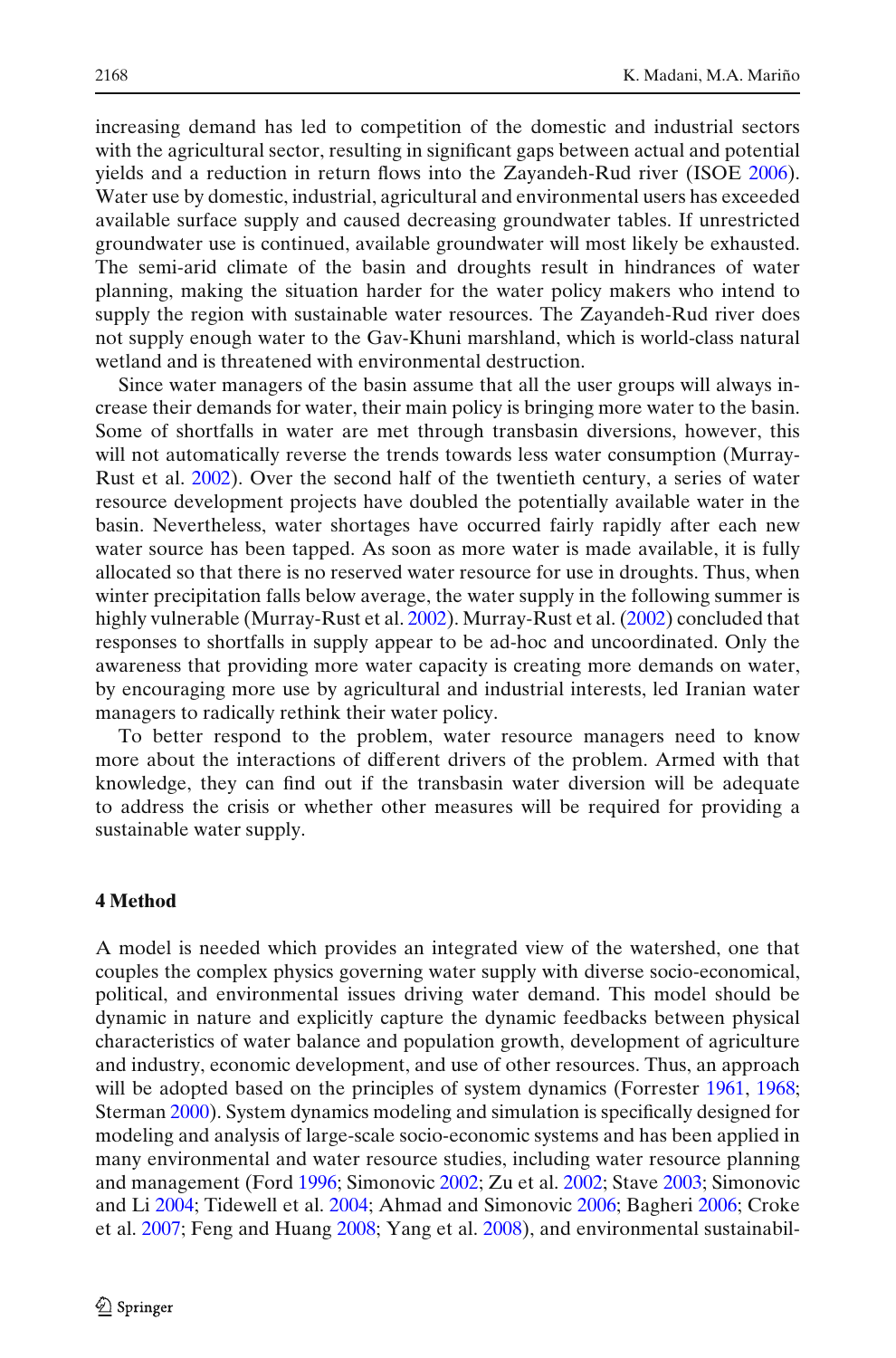ity (Forreste[r](#page-23-0) [1971](#page-23-0); Meadows et al[.](#page-23-0) [1992;](#page-23-0) Saysel et al[.](#page-23-0) [2002\)](#page-23-0). System dynamics which provides a unique framework for integrating the disparate physical and social systems important to water resource management is formulated on the premise that the structure of a system, the network of cause and effect relations between system elements, governs the overall system's behavior (Sterma[n](#page-24-0) [2000\)](#page-24-0).

The systems approach is a discipline for seeing the structures that underlie complex domains. System dynamics is a framework for seeing interrelationships rather than things, for seeing patterns of change rather than static snapshots, and for seeing processes rather than objects (Simonovic and Fahm[y](#page-24-0) [1999\)](#page-24-0). The major concept of the system dynamics simulation approach is feedback which is used as the basis for structuring description of complex systems and their economic, social, political, and environmental implications (Bender and Simonovi[c](#page-23-0) [1996\)](#page-23-0).

The typical purpose of a system dynamics study is to realize how and why the dynamics of concern are generated and to look for managerial policies that can improve the situation (Saysel et al[.](#page-23-0) [2002\)](#page-23-0). In system dynamics studies, the problem is often decomposed into a temporally dynamic, spatially aggregated system. Systems are modeled as networks of stocks and flows with feedback relationships between the various stocks and flows comprising each system. Feedbacks are not always realized instantaneously but may be delayed in time (Tidewell et al[.](#page-24-0) [2004\)](#page-24-0). This methodology focuses on understanding how the physical processes, information flows and managerial policies interact so as to create the dynamics of the different variables of interest. The totality of the relationships between the system's components constitutes the system's structure, which over time may generate some type of dynamic behavior such as exponential growth or decline.

Every decision is made within a feedback loop which is a closed loop of causes and effects. Basically, there are two different types of dynamic feedback archetypes: (1) reinforcing (positive) loop and (2) balancing (negative) loop.

Reinforcing loops are the engines of growth and cause the system to gain momentum in time, either growing or declining. Examples of these would be a savings account where interest continuously accrues at an increasing rate on the principal or a cancer which metastasizes exponentially if therapeutic interventions are not taken. Nonetheless, pure accelerating growth or decline rarely continues unchecked in nature, since reinforcing processes hardly ever occur in isolation. Usually, limits are encountered eventually somehow to slow down the process (Bender and Simonovi[c](#page-23-0) [1996\)](#page-23-0).

Balancing feedbacks, which operate whenever there is a target-oriented behavior, drive the system to transform toward an external goal. If the system is moved from its goal by some change, the negative feedback tries to balance the system by neutralizing the effects of that move. For instance, a cancer patient undergoes chemotherapy to return to a normal healthy state. Since in public decision making the goals are often implicit, no one recognizes that the balancing process exists at all. This makes the balancing process difficult and balancing loops are, in general, more difficult to see than reinforcing loops (Bender and Simonovi[c](#page-23-0) [1996](#page-23-0)).

In this study, based on system dynamics principles, a causal loop diagram (CLD) is developed for the Zayandeh-Rud watershed problem, considering the hydrological, environmental, economical, political and social drivers of the problem and their interactions. This CLD is used to construct a simulation model (ZRW-MSM) which will be run for different future scenarios to examine the dynamic interaction of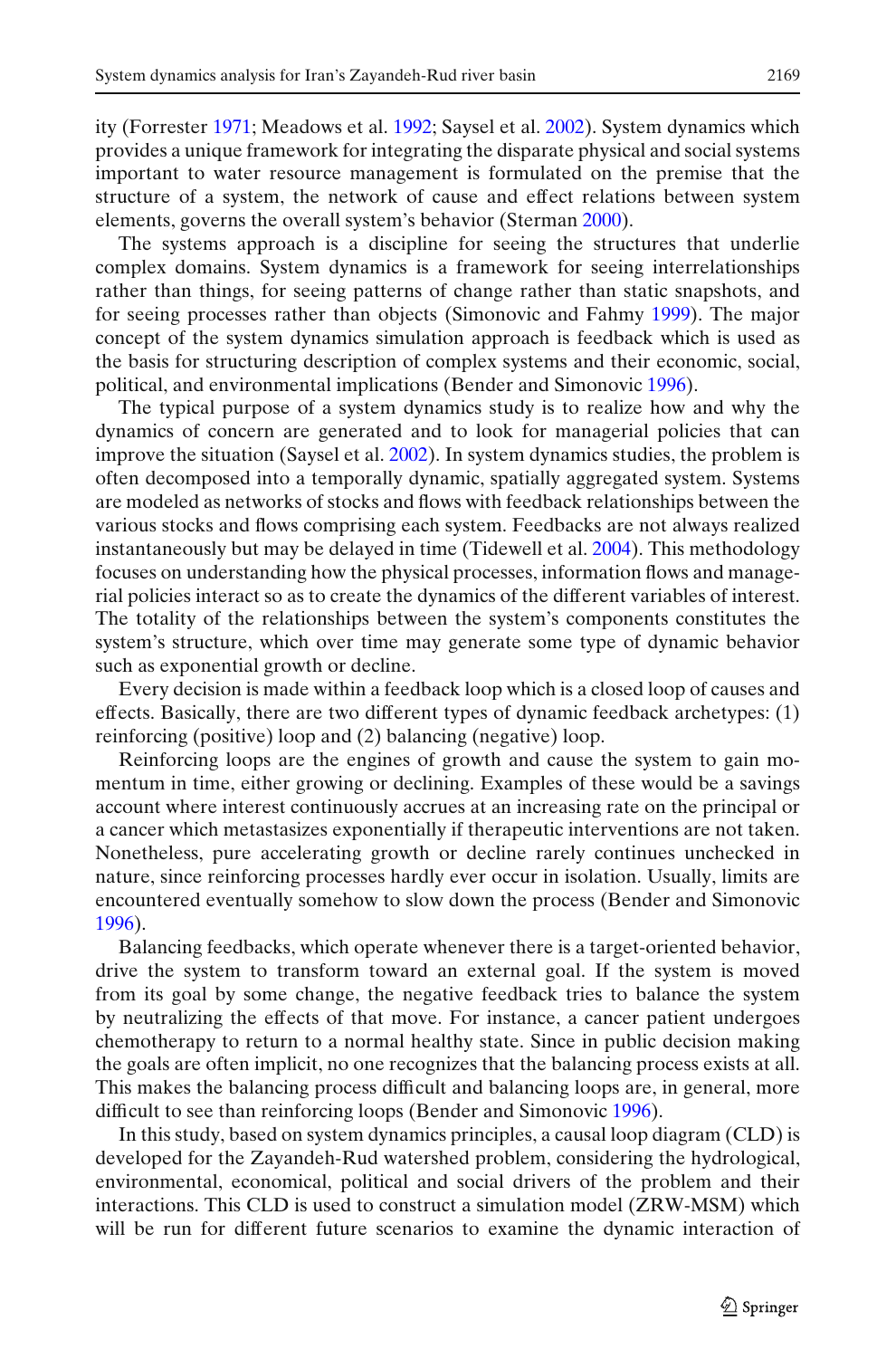different parameters of the system and to explore the behavior patterns of variables of interest.

## **5 Modeling**

In this study, the modeling process has two main stages. The first stage is development of a conceptual model or a Casual Loop Diagram (CLD) of the problem in which the elements of the model and the causal relationships among them were identified. Based on the CLD of the problem, it should be possible to guess or estimate the behavior of different variables of interest and the overall behavior pattern of the system. The second stage is development of a simulation model or the Stock Flow Diagram of the problem based on the conceptual model and the actual recorded data in the region. At this stage, it is possible to observe the behavior patterns of different parameters in terms of graphs and numbers to validate the CLD of the problem and build trust in the model. In system dynamics studies the emphasis in on understanding trends and behaviors rather than values and numbers.

### 5.1 Conceptual Model

Two subsystems are identified for the Zayandeh-Rud water resources management system, a "Hydrologic Subsystem" and a "Socio-Political and Economic Subsystem". Since the system dynamics method deals with a system using an integrated approach, clarification of individual subsystems is essential for this integration. This allows interactive relationships among the subsystems to be clarified, and the embedded links among system components to be identified. In large systems, changes in one subsystem may lead to effects on and responses from the other components of the system which should not be neglected in integrated studies of the system. Here, a CLD is developed for each of the subsystems. The combination of the two CLDs would be the CLD of the whole problem.

### *5.1.1 Hydrologic Subsystem*

Figure [2](#page-8-0) shows the developed CLD of the problem for the Hydrologic Subsystem. On the diagrams each arrow represents a cause and effect relationship. The polarity of the link  $(+/-)$  indicates the direction of change induced by a cause. A positive sign indicates change in the same direction (increase/decrease induces increase/decrease) while a negative sign indicates change in the reverse direction (increase/decrease induces decrease/increase). For instance, based on Fig. [2,](#page-8-0) as available surface water increases, percolation to groundwater will increase. There is a negative feedback relationship between these two variables as well, meaning that an increase in percolation results in a decrease in available surface water. The combination of positive and negative relations between these two variables forms a balancing loop together. Here, the negative feedback tries to minimize the effects of the change in the state of the system (the amount of available surface water).

### *5.1.2 Socio-Political and Economical Subsystem*

Figure [3](#page-8-0) shows the CLD of the problem for the Socio-Political and Economic Subsystem. It is assumed that per capita water consumption and economic development rate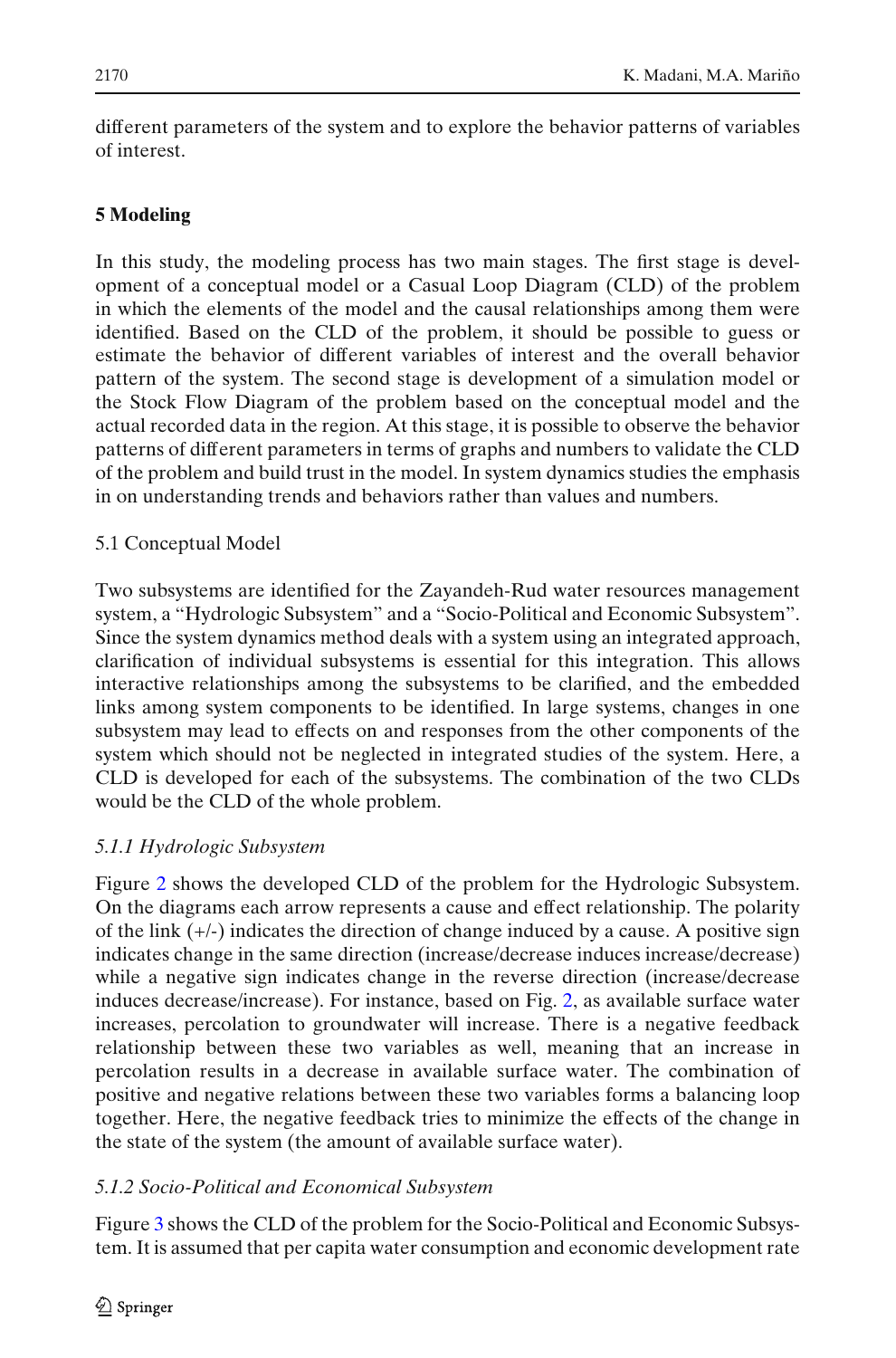<span id="page-8-0"></span>

**Fig. 2** CLD of the problem for the hydrologic subsystem



**Fig. 3** CLD of the problem for the socio-political and economic subsystem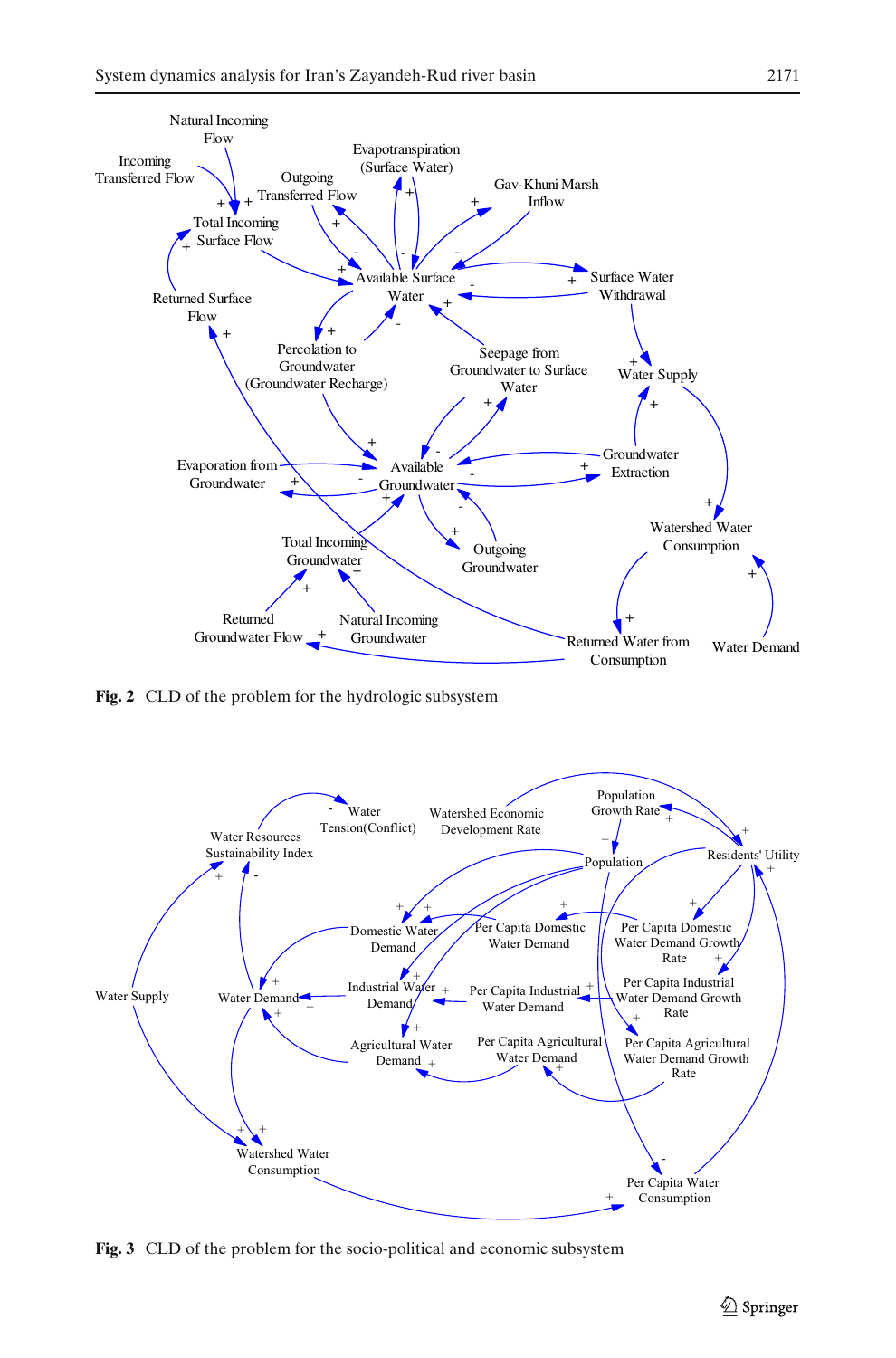of the region, together, determine the utility of the residents (utility is an economic term which refers to the total satisfaction of a resident from a good or service. Here, residents' utility refers to the total satisfaction of the watershed's residents from the available services in the water basin). Residents' utility has positive relations with population growth rate and different water demand growth rates. Consequently, if residents' utility rises/falls such growth rates will increase/decrease. With an increase/decrease in water demand growth rates, population of the basin and per capita water demand in each sector increases/decreases, respectively. Per capita water demand of each sector together with population determines water demand of each sector. Water demand of the watershed is considered to be the sum of water demand of each sector. Both water demand and water supply have positive relations with water consumption of the region. Population has a negative relation with per capita water consumption. By an increase/decrease in population, the share of each resident from the amount of consumed water will decrease/increase to decrease/increase per capita water consumption. One variable that could be included in the CLD but is absent in Fig. [3](#page-8-0) is water price. Water price has a negative relation with residents' utility and an increase in water price can decrease the residents' utility and consequently the total water demand if residents' utility is price elastic. In Iran, in general, and in the Zayandeh-Rud river basin in particular, the current water demand is almost inelastic to water price because government is the only provider of highly subsidized cheap water. Agricultural water use, which amounts to about 90% of the total consumed water, is very cheap and the government cannot easily raise the price due to political obstacles. Previous increases in agricultural water price have resulted in farmers' strikes.

Figure [4](#page-10-0) is an abbreviation of Fig. [3](#page-8-0) showing on the main loops of the sociopolitical and economic subsystem. In this figure, B represents a balancing loop while R stands for a reinforcing loop. The whole system is composed of two reinforcing (positive) loops and one balancing (negative) loop. Thus, this CLD has a negative polarity overall.

If only the two reinforcing loops of Fig. [4](#page-10-0) are considered, without interference of the balancing loop, residents' utility, population, per capita water demand, watershed's water demand, water consumption and per capita water consumption grow or decline one after another as a result of rise or fall in the value of any of them. For instance, if the residents' utility rises all other variables increase continuously. The feedback relationship raises the residents' utility which in turn continuously increases the value of all the variables of the CLD except the water supply and economic development rate. If this behavior continues, the overall system moves unsustainably. However, the balancing loop interferes and changes the situation. An increase in population induces a decrease in per capita water consumption, which lowers residents' utility. In natural systems, balancing loops always seek neutralization of the effects of reinforcing loops, which bring an unsustainable behavior to the system and reinforcing loops rarely remain unchecked. However, in search of benefits, humans have changed the sustainable behavior of many natural systems by weakening the functionality of natural-balancing systems in favor of humans without considering the disastrous effects of such actions on those natural systems. After a long period of unbalancing natural systems for various purposes, in today's world various environmental groups are struggling to bring back the original behavior of these systems by eliminating or minimizing the effects of human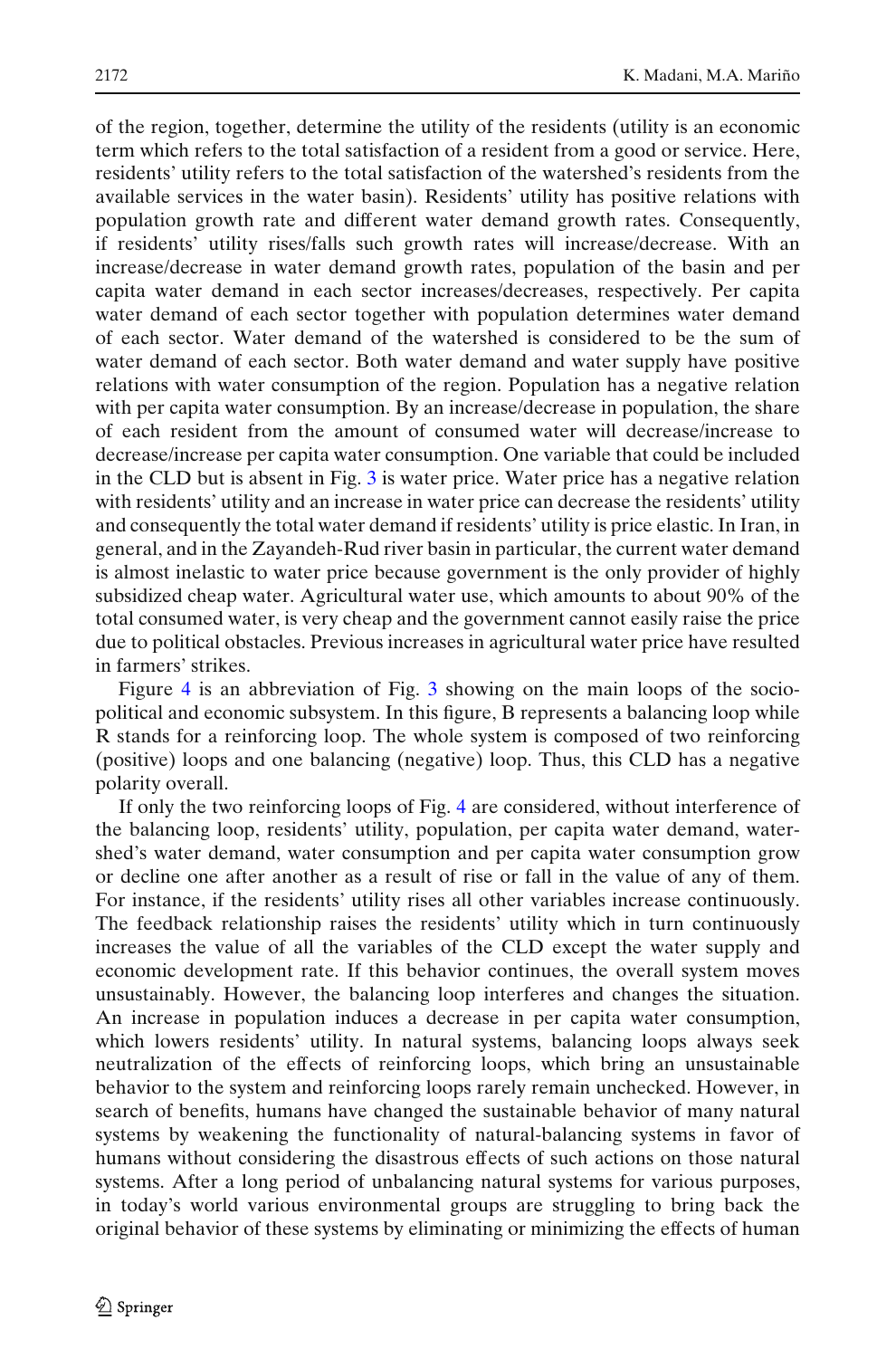<span id="page-10-0"></span>

**Fig. 4** Main loops of socio-political and economic subsystem

activities on the system and strengthening the functionality of natural balancing loops.

Here, based on the CLD, it is observed that residents' utility is not a function of per capita water consumption only. The economic development rate of the region has a positive relation with residents' utility. This parameter changes the natural behavior of the system and neutralizes the negative impact of the per capita water consumption variable. In other words, the impact of the balancing loop will fade away to some extent. The economic development of the region which is followed by good job opportunities and good living standards raises the utility of the residents. This motivates more people to immigrate to the water basin with good economic conditions, neglecting the availability of water.

The CLD for the Zayandeh-Rud river basin problem is the combination of hydrological and socio-political and economic subsystems' CLDs. Water supply, water demand and watershed water consumption are the elements of the boundary layer of each subsystem, connecting the subsystems to build up the overall CLD. This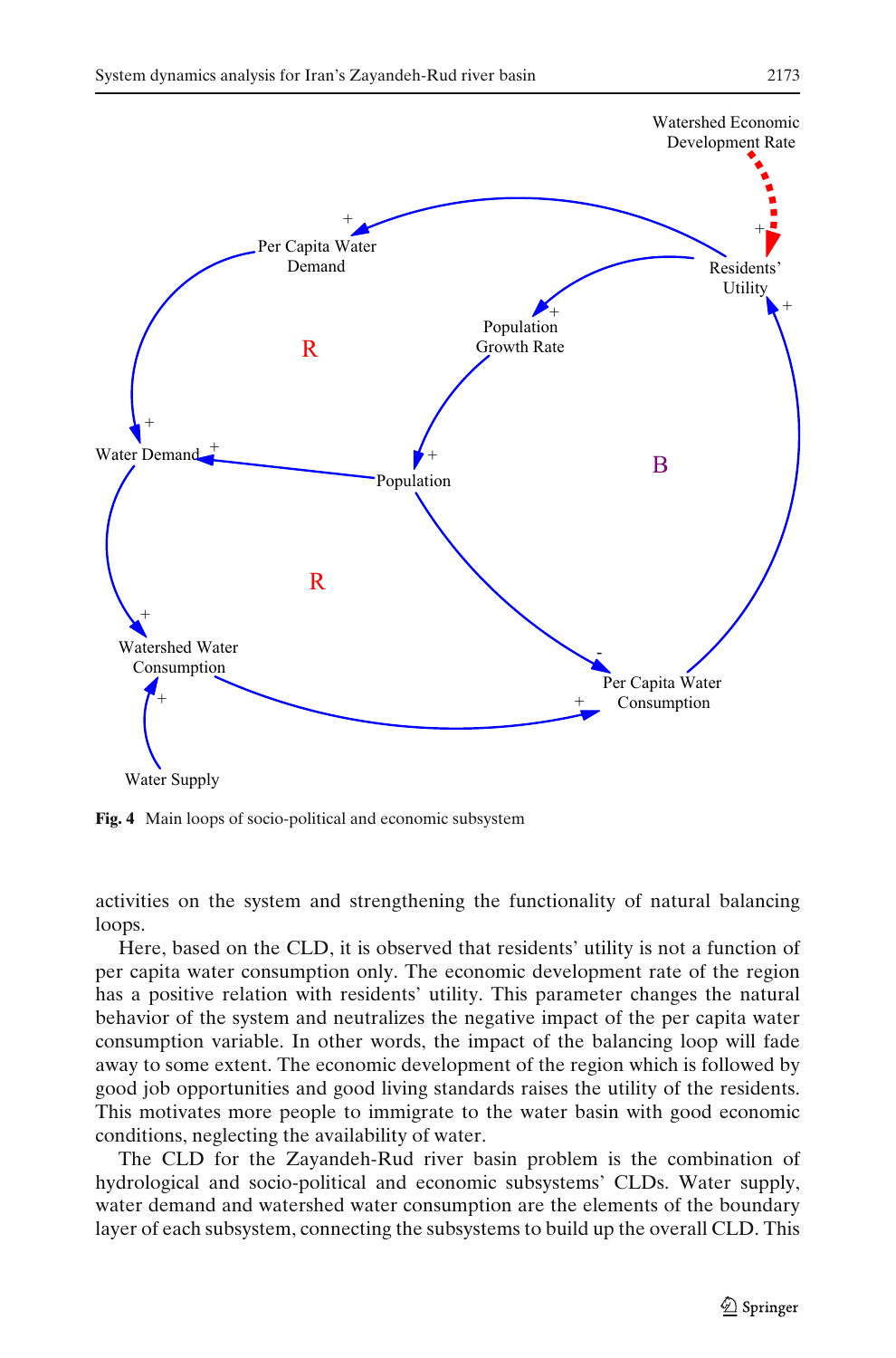<span id="page-11-0"></span>CLD clarifies the interaction of different parameters and drivers of the Zayandeh-Rud watershed's problem and might be helpful in different management and decision making processes regarding water issues in the basin.

### 5.2 Stock and Flow Diagram

Based on the CLD of the problem it is possible to develop a Stock Flow Diagram of the problem to better characterize the system processes graphically, as the CLD of the problem fails to capture the stock and flow structure of systems. In the context of system dynamics, variables are either stocks or flows. Stocks are accumulations, such as the amount of water in a reservoir. Generally, stock variables characterize the state of the system and generate the information upon which decisions and actions are based. Flow variables represent rates which can change stock variables. For instance, the amount of water in a reservoir (a stock variable) is altered by inflows and outflows (flow variables). (Simonovi[c](#page-23-0) [2008](#page-23-0)).

### *5.2.1 Model Structure*

Figures 5 and [6](#page-12-0) indicate the Stock and Flow Diagrams of the hydrological subsystem and the socio-political and economic subsystem, respectively, which were developed based on Figs. [2](#page-8-0) and [3.](#page-8-0) The Stock and Flow Diagram for the Zayandeh-Rud river



**Fig. 5** Stock and flow diagram of the hydrologic subsystem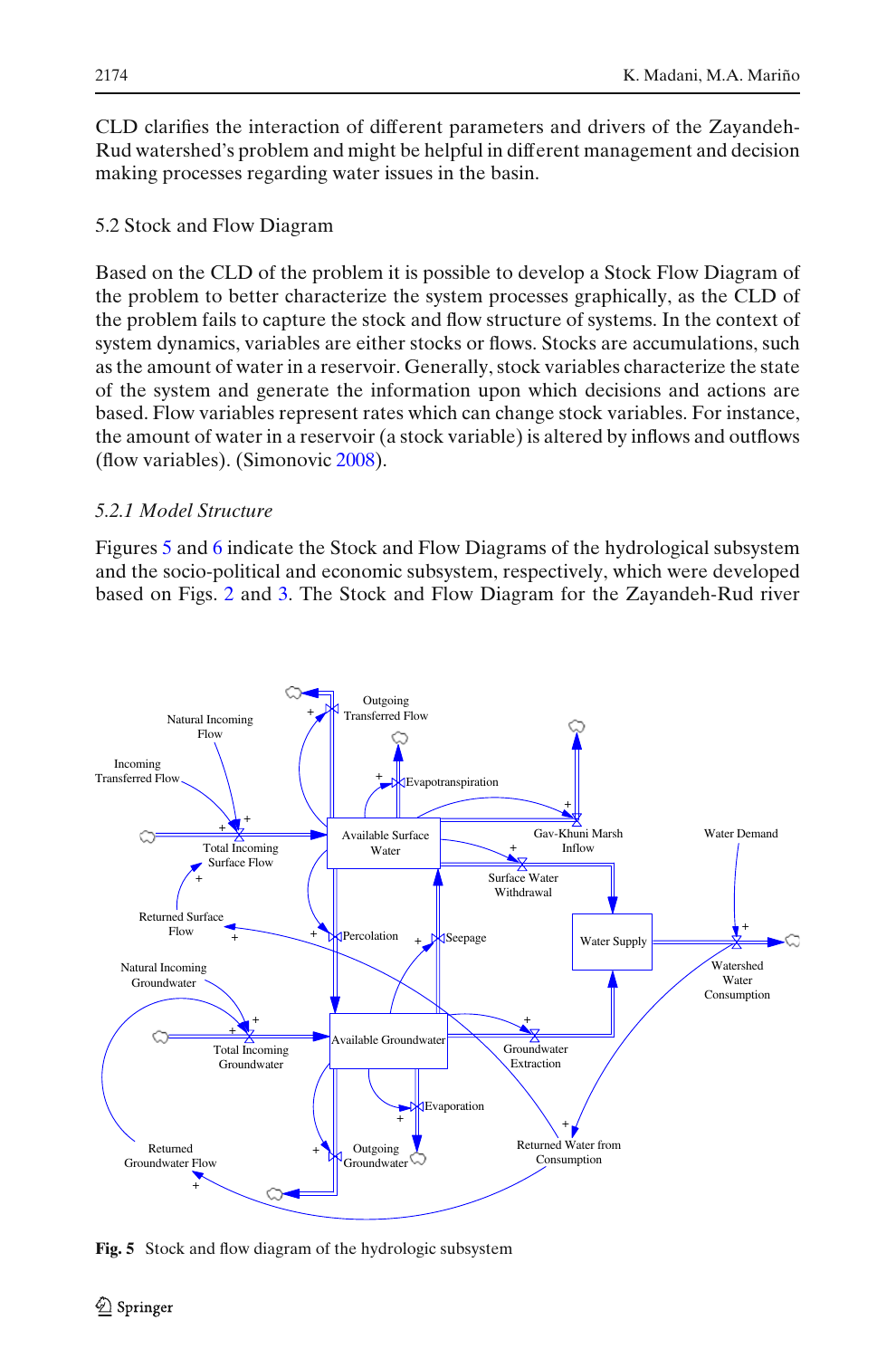<span id="page-12-0"></span>

**Fig. 6** Stock and flow diagram of the socio-political and economic subsystem

basin problem is the combination of hydrological and socio-political and economic subsystems' Stock and Flow Diagrams. Stock variables of the problem are the available surface water, available groundwater, water supply, and population. Stock variables increase by the inflows and decrease by the outflows. Available water is increased by the total incoming surface flow and groundwater seepage and decreased by evapotranspiration, percolation to groundwater, outgoing surface flow, surface water withdrawal, and the amount of inflow to the Gav-Khuni Marsh. Available groundwater is increased by the flow variables of total incoming groundwater and percolation from surface water and decreased by the flow variables of evaporation, seepage, and groundwater extraction. Similarly, the stock variable of water supply is increased by its inflows (surface water withdrawal and groundwater extraction) and decreased by its outflow (watershed water consumption). Population is controlled by the population growth rate. A positive population growth rate creates an inflow to the system which results in population increase while a negative rate results in an outflow and population decrease.

#### *5.2.2 Model Equations*

Based on the CLD of the hydrologic subsystem (Fig. [2\)](#page-8-0), mass balances are developed in the model. For instance, the primary source of water in the basin is the upper catchment of the Zayandeh-Rud. Other perennial streams have little regional importance and do not reach into the main part of the basin. Thus, the total incoming surface flow (*TISF*) in the Zayandeh-Rud river basin is the sum of natural Zayandeh-Rud flow (*NF*), the amount of incoming transferred flow (*ITF*), and the returned surface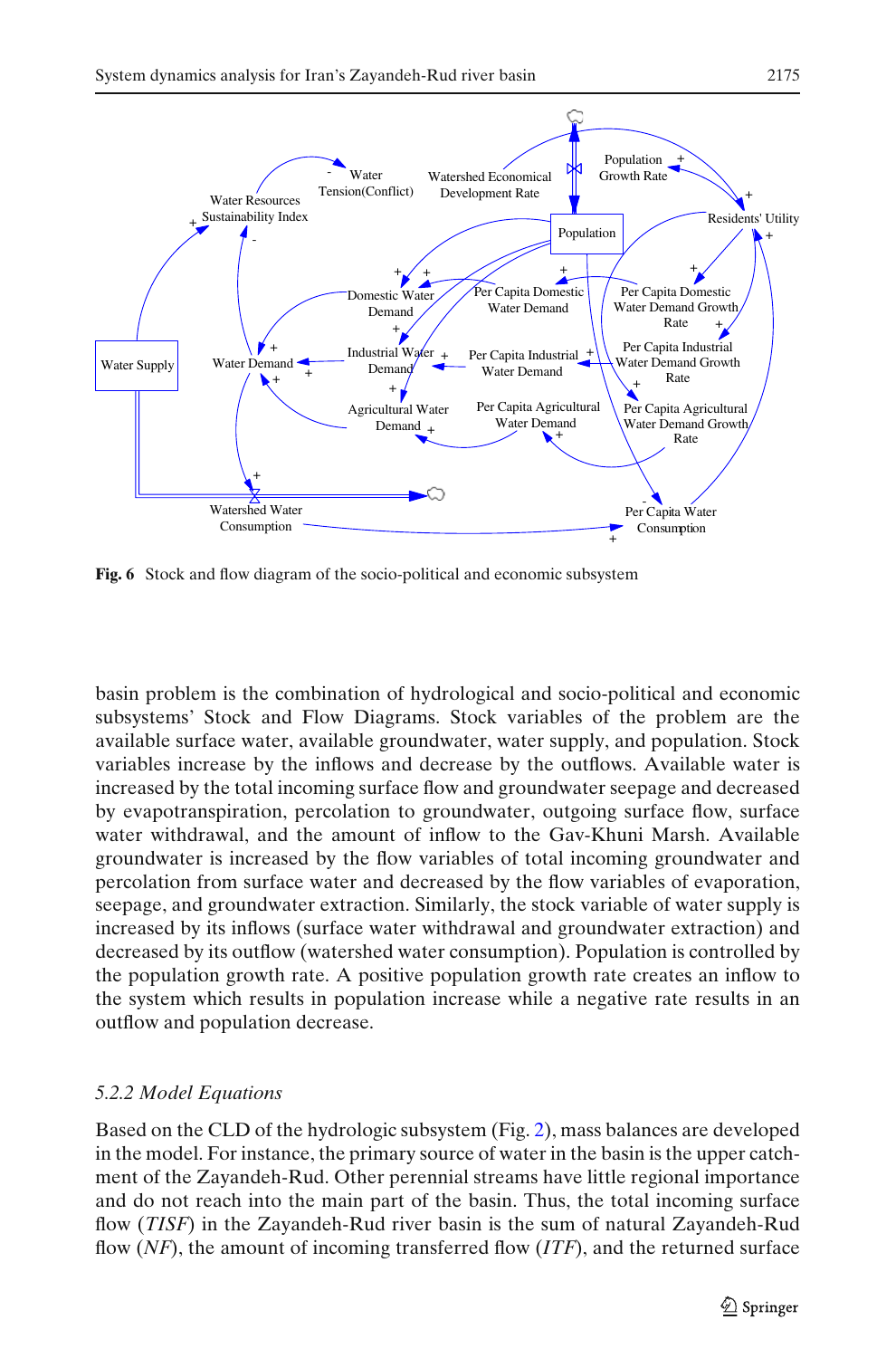flow (*RSF*) from consumption which continuously flows into the river as long as its 350 km journey to the Gav-Khuni marshland Eq. 1:

$$
TISF = NF + ITF + RSF \tag{1}
$$

Similarly, other equations can be developed based on the hydrologic CLD:

$$
ASW = TISF + S - (E + P) \tag{2}
$$

$$
G - KI = ASW - (OTF + SWW)
$$
\n(3)

$$
TIGW = NIGW + RGWF \tag{4}
$$

$$
AGW = TIGW + P - (S + OGW + E_{GW})
$$
\n<sup>(5)</sup>

$$
WS = SWW + GWE \tag{6}
$$

where  $ASW =$  available surface water;  $TISF =$  total incoming surface flow;  $S =$ seepage;  $E =$  evapotranspiration;  $P =$  percolation to groundwater;  $G-KI =$  Gav-Khuni marsh inflow;  $SWW =$  surface water withdrawal;  $OTF =$  outgoing transferred flow; *AGW* = available groundwater; *TIGW* = total incoming groundwater;  $NIGW =$  natural incoming groundwater;  $RGWF =$  returned groundwater flow; *OGW* = outgoing groundwater; *EGW* = evaporation from groundwater; *AGW* = available groundwater; *WS* = water supply; *SWW* = surface water withdrawal; and *GWE* = groundwater extraction.

Generally, stocks accumulate the difference between its inflow and outflow. Thus, a stock with a single outflow and single outflow can be mathematically formulated as:

$$
Stock(t) = \int_{t_0}^{t_n} \left[ Inflow(t) - Outflow(t) \right] dt + Stock(t_0)
$$
 (7)

where:  $Stock(t) =$  the amount of stock at time *t*, *Inflow*(*t*) = is the inflow at time *t*, and *Outflow*(*t*) = the outflow at time *t*, and *t* is any time between  $t_0$  and  $t_n$  ( $t_0 \le t \le t_n$ ).

Based on Fig. [5](#page-11-0) and considering Eq. 7, Eqs. 1–6 can be rewritten as:

$$
TISF(t) = \int_{t_0}^{t_n} \left[ NF(t) + ITF(t) + NSF(t) \right] dt + TISF(t_0)
$$
 (8)

$$
ASW(t) = \int_{t_0}^{t_n} \left[ TISF(t) + S(t) - NSF(t) - P(t) \right] dt + ASW(t_0)
$$
 (9)

$$
G - K I(t) = \int_{t_0}^{t_n} \left[ ASW(t) - OTF(t) - SWW(t) \right] dt + G - K I(t_0)
$$
 (10)

$$
TIGW(t) = \int_{t_0}^{t_n} \left[ NIGW(t) + RGWF(t) \right] dt + TIGW(t_0)
$$
\n(11)

$$
AGW(t) = \int_{t_0}^{t_n} \left[ TIGW(t) + P(t) - S(t) - OGW(t) - E_{GW} \right] dt + AGW(t_0)
$$
\n(12)

$$
WS(t) = \int_{t_0}^{t_n} \left[ SWW(t) + GWE(t) \right] dt + WS(t_0)
$$
 (13)

 $\mathcal{D}$  Springer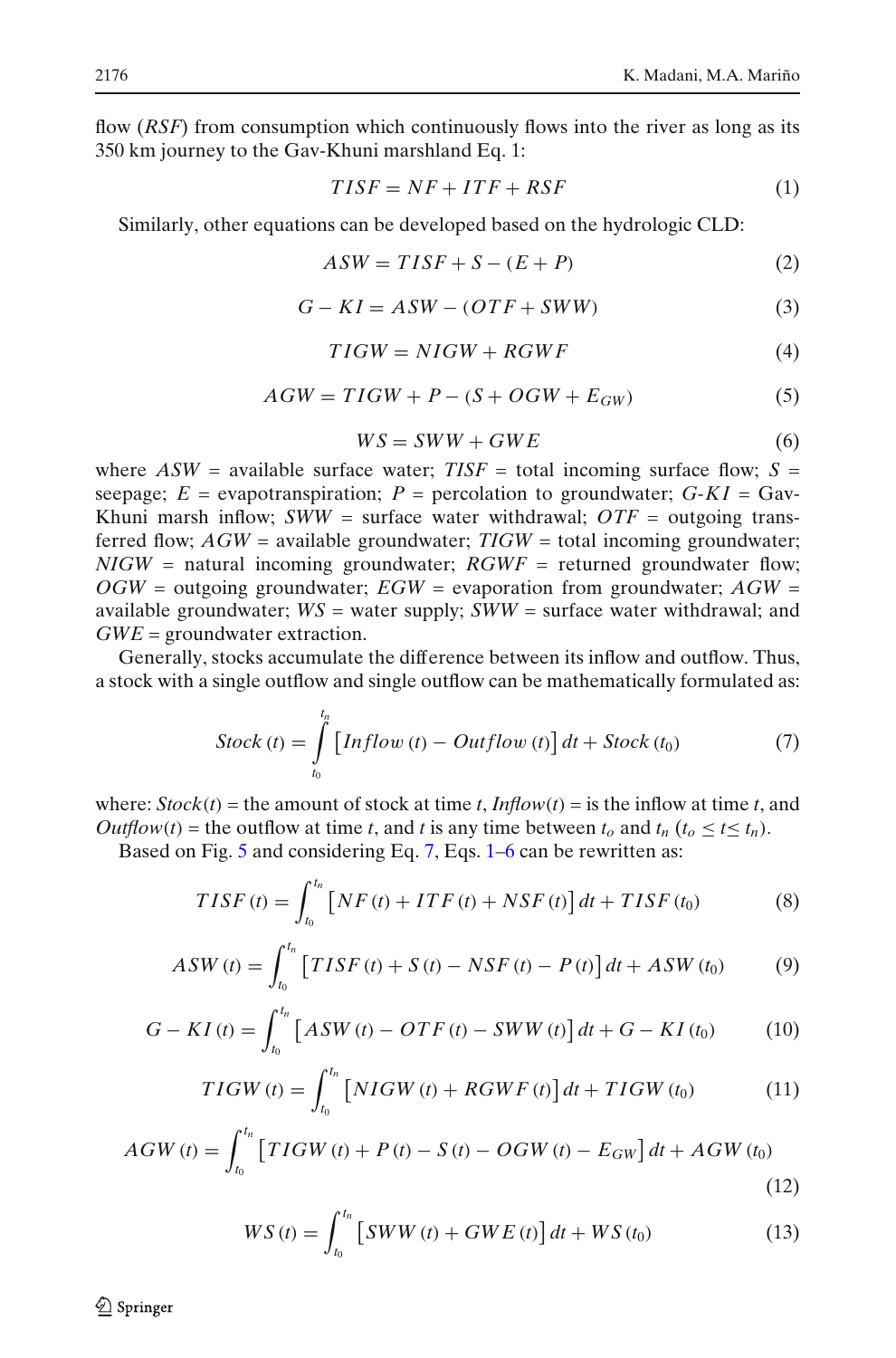Similarly, based on the Stock and Flow Diagram of the socio-political and economic subsystem, population can be formulated as:

$$
P(t) = \int_{t_0}^{t_n} \left[ PGR(t) \cdot P(t-1) \right] dt + P(t_0)
$$
 (14)

where  $P(t)$  = population at time *t* and  $PGR(t)$  = population growth rate at time *t*.

Water consumption (*WC*) is assumed to be the minimum of water supply (*WS*) and consumers' water demand (*WD*):

$$
WC = Min. \{WS, WD\} \tag{15}
$$

The water resource sustainability index (*SI*) defined by Vojdani and Farhadi (2005) to evaluate the sustainability of water supply (*WS*) regarding the water demand (*WD*) is used here. This index is defined as:

If 
$$
WS > WD
$$
, then  $SI = (WS - WD)/WS$  (16)

If 
$$
WS \le WD
$$
, then  $SI = 0$  (17)

Based on the preceding equations an increase in water demand decreases the water resource sustainability index while this relation is positive with water supply. Vojdani and Farhad[i](#page-24-0) [\(2005](#page-24-0)) suggested that an index greater than 20% belongs to water basins with little or no water stress. In such basins water demand (*WD*) is less than 80% of water supply (*WS*). A watershed with a sustainability index (*SI*) of less than 20% is at significant risk of water stress, depending on local storage and distribution capabilities. The water resources sustainability index has a negative relation with water tension in the watershed. When the aforementioned index decreases, water tension or water conflict appears in the watershed. Assumingly, in such a condition, there would be conflict among different water consuming sectors. The other outcome of existence of water tension can be the appearance of conflicts among neighboring watersheds. Each water basin attempts to allocate more water to itself from the shared resource, which might lead to tragedy of the commons. In the Zayandeh-Rud river basin, for instance, strategists might struggle to increase the incoming transferred flow while they seek to decrease the outgoing transferred flow at the same time. Such strategies have a potential to exacerbate the political relations between the neighboring water basins.

#### *5.2.3 Input Data*

A quantitative model with an annual time step is developed and run to assess the Zayandeh-Rud river basin's water resources conditions based on the CLD and the Stock and Flow Diagram of the problem. The geographical boundaries of the model comply with the boundaries of the river basin and the time horizon of the model is 20 years (2006–2025). The ZRW-MSM (Zayandeh-Rud Watershed Management and Sustainability Model) is constructed using STELLA 5.1.1 research software. Because simulation in system dynamics is governed entirely by the passage of time, it is often referred to as time-step simulation. The model takes a number of simulation steps along the time axis. At the end of each step, some model variables, which describe states of the system, are updated to represent consequences from the changes in the previous simulation step.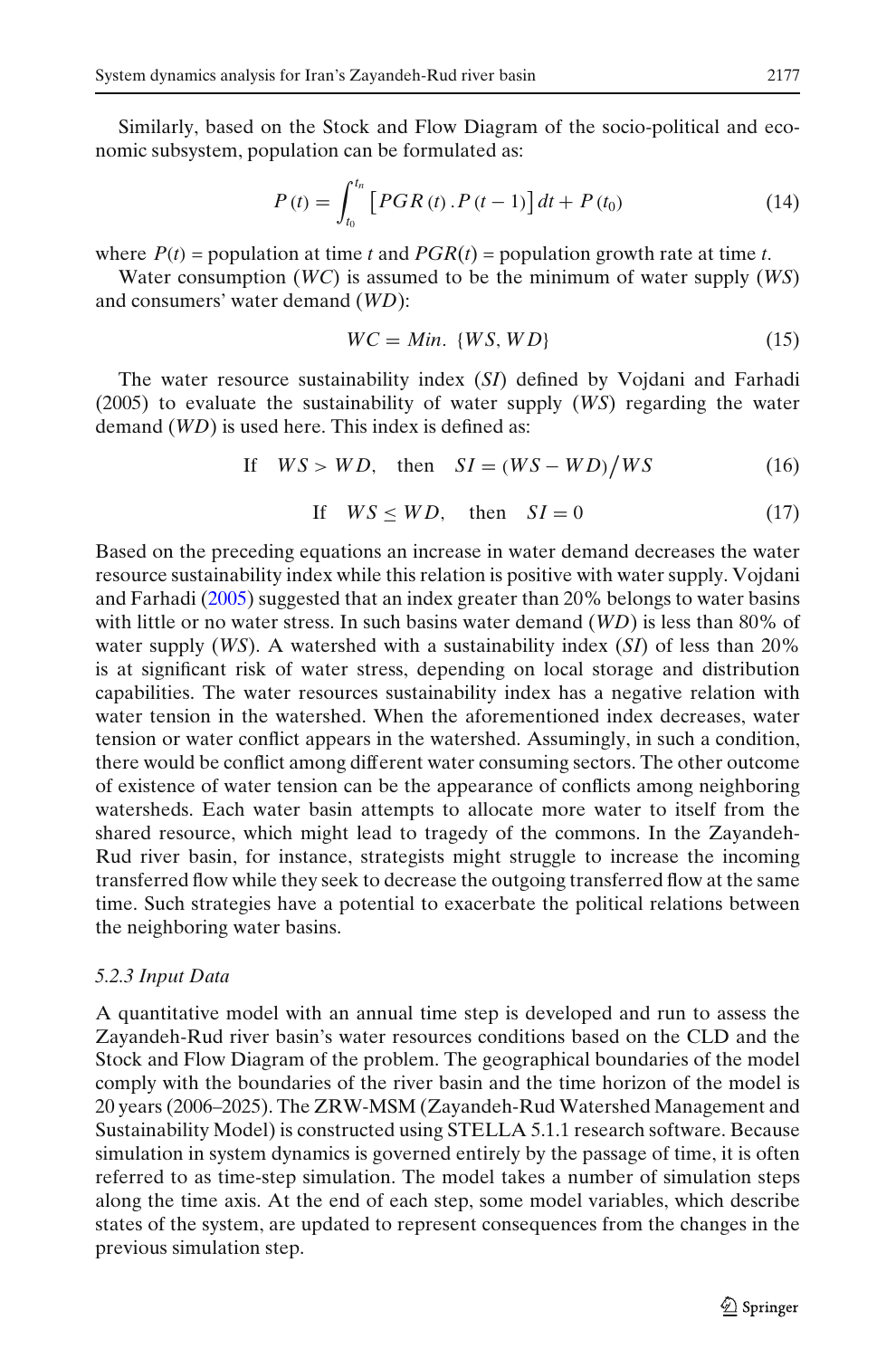Evapotranspiration, evaporation from groundwater, natural incoming groundwater, surface water percolation to groundwater, and groundwater seepage are fixed in the model. Initial population and per capita water demands for the year 2006 are set according to the available data. The amount of natural incoming surface water supplied by the Zayandeh-Rud river natural flow is also fixed in the model but can change based on the conditions of different simulation scenarios. The amount of outgoing transferred flow in the model increases according to the watershed's development plans. Surface water and groundwater withdrawal capacities are respectively set to 1,500 mcm (Zayande-Rud Reservoir's capacity) and 3,500 mcm (historic groundwater consumption in the basin), unless they are changed under different scenarios.

The available dynamic model allows experimenting with competing management strategies and evaluation of the comparative strengths and weaknesses of each. Various combinations of hydrological or economic conditions can be simulated using the ZRW-MSM and outputs are generated in seconds. The ultimate objective of a system dynamics study is to comprehend the ongoing problem and the behavior of its corresponding system. To evaluate alternative solutions for improving such behavior, it is crucial to test the model or perform a sensitivity analysis. Accuracy of the model behavior is meaningful only if there is sufficient confidence in the behavior of the model. In testing model's performance, emphasis should be on pattern prediction rather than point prediction, especially when some model parameters have no strong physical basis or are not easily quantifiable, and measurable. The developed model was tested for the period 1997–2002. Lack of data, especially in the socio-political and economic subsystem, was the main reason for the short testing period. The Isfahan Province Management and Planning Organization's population projection data were assumed to be the observed data for population growth. As shown in Fig. 7, the



**Fig. 7** Comparison of observed data and simulation results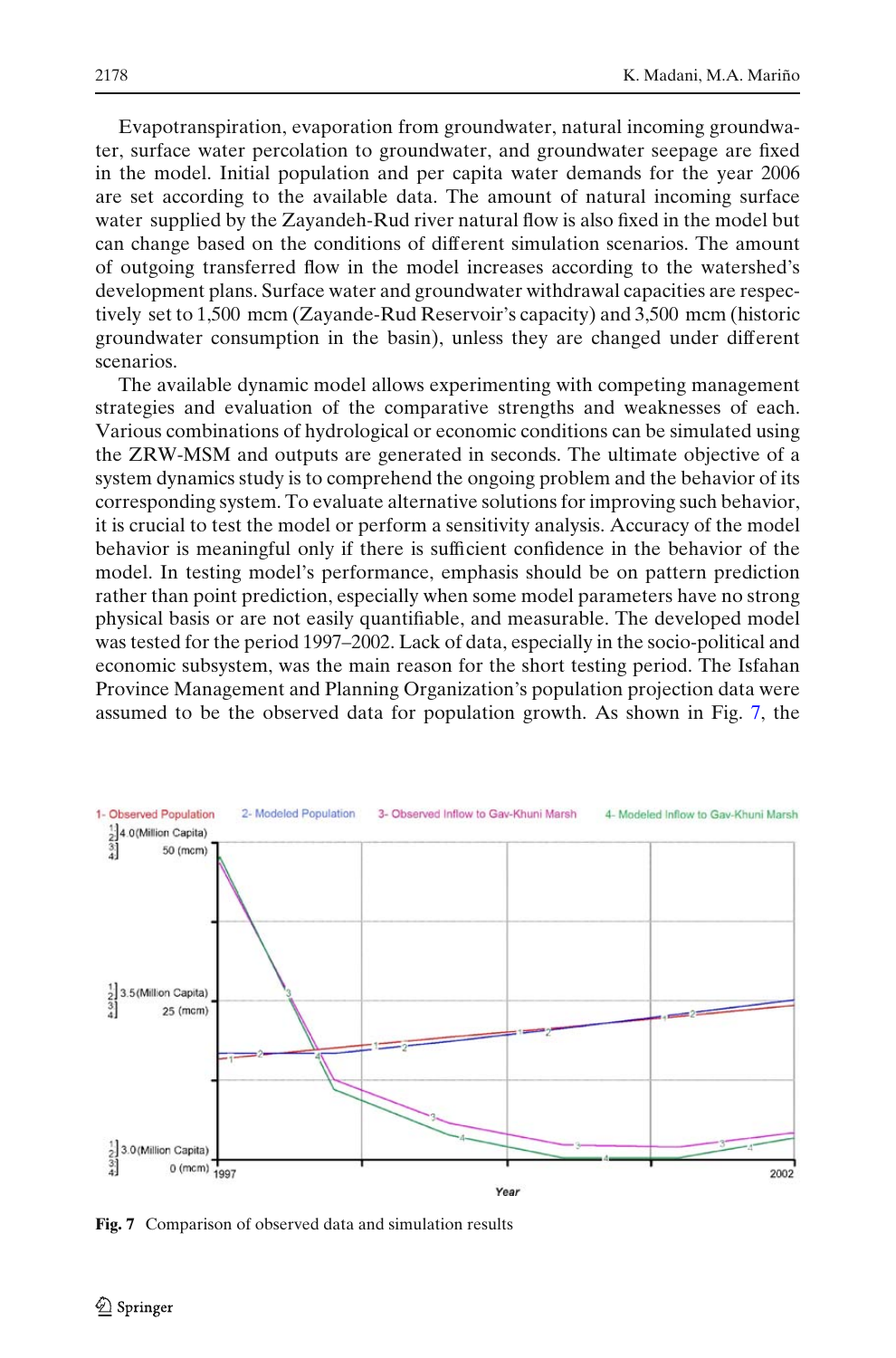| Scenario                                                                                | Input to the model                                                                                                                                                                                                           |
|-----------------------------------------------------------------------------------------|------------------------------------------------------------------------------------------------------------------------------------------------------------------------------------------------------------------------------|
| Business-as-Usual (B.a.U.)                                                              | Incoming and outgoing transferred flow increases<br>according to projected watershed plans;<br>groundwater exploitation capacity increases<br>linearly up to 4,000 mcm                                                       |
| Climate Change (C.C.)                                                                   | Zayandeh-Rud River natural flow decreases<br>linearly as a result of dry climate warming;<br>water transfers similar to B.a.U.; surface water<br>withdrawal remains constant                                                 |
| Population Control (P.C.)                                                               | Population remains constant after 2006                                                                                                                                                                                       |
| Population Control and Demand Management<br>(P.C. and D.M.)                             | Population similar to P.C.; water demands<br>decrease                                                                                                                                                                        |
| Economic Recession (E.R.)                                                               | Economic development rate decreases linearly<br>after decrease 2006 until zero in 2025                                                                                                                                       |
| Increase in Total Surface Water (I.T.S.W.)                                              | Incoming water increases, getting 1,000 mcm<br>more than its amount in 2007 after finalization<br>of third Kuhrang tunnel; surface water<br>withdrawal capacity does not increase                                            |
| Increase in Total Surface Water and<br>Surface Water Withdrawal<br>(I.T.S.W and S.W.W.) | Increase in total surface water like I.T.S.W.;<br>surface water withdrawal capacity increases<br>linearly, getting 1,000 mcm more than its<br>current amount in 2025                                                         |
| Desirable Future (D.F.)                                                                 | No change in surface water withdrawal capacity;<br>incoming transferred flow increases linearly,<br>getting 100 mcm more than its current amount<br>in 2006; population growth and water demands<br>similar to P.C. and D.M. |

**Table 3** Different scenarios and model inputs

model's backcasting results for inflow to the Gav-Khuni marsh and population for the testing period are satisfactory. There is a small difference between observed data and model's results for the inflow to the Gav-Khuni marsh and the model underestimates this flow after 1998, but behavior prediction of the model is reasonable.

### *5.2.4 Simulation Scenarios*

The model is run to examine the outcomes of eight different water resource plans, strategies, and alternatives for the Zayandeh-Rud river basin. A short description and the main variables of each scenario are presented in Tables 3 and [4,](#page-17-0) respectively. Basically, the main variables of each scenario are the policy variables which define that scenario (except for the Zayandeh-Rud Natural Flow in the Climate Change scenario).

### **6 Simulation Results**

The model's results for each scenario are shown in Table [5.](#page-18-0) Figures [8](#page-19-0) and [9](#page-20-0) clarify the state and sensitivity of the Zayandeh-Rud water resource system to changes in policy variables of each scenario by indicating the behavior of some variables of the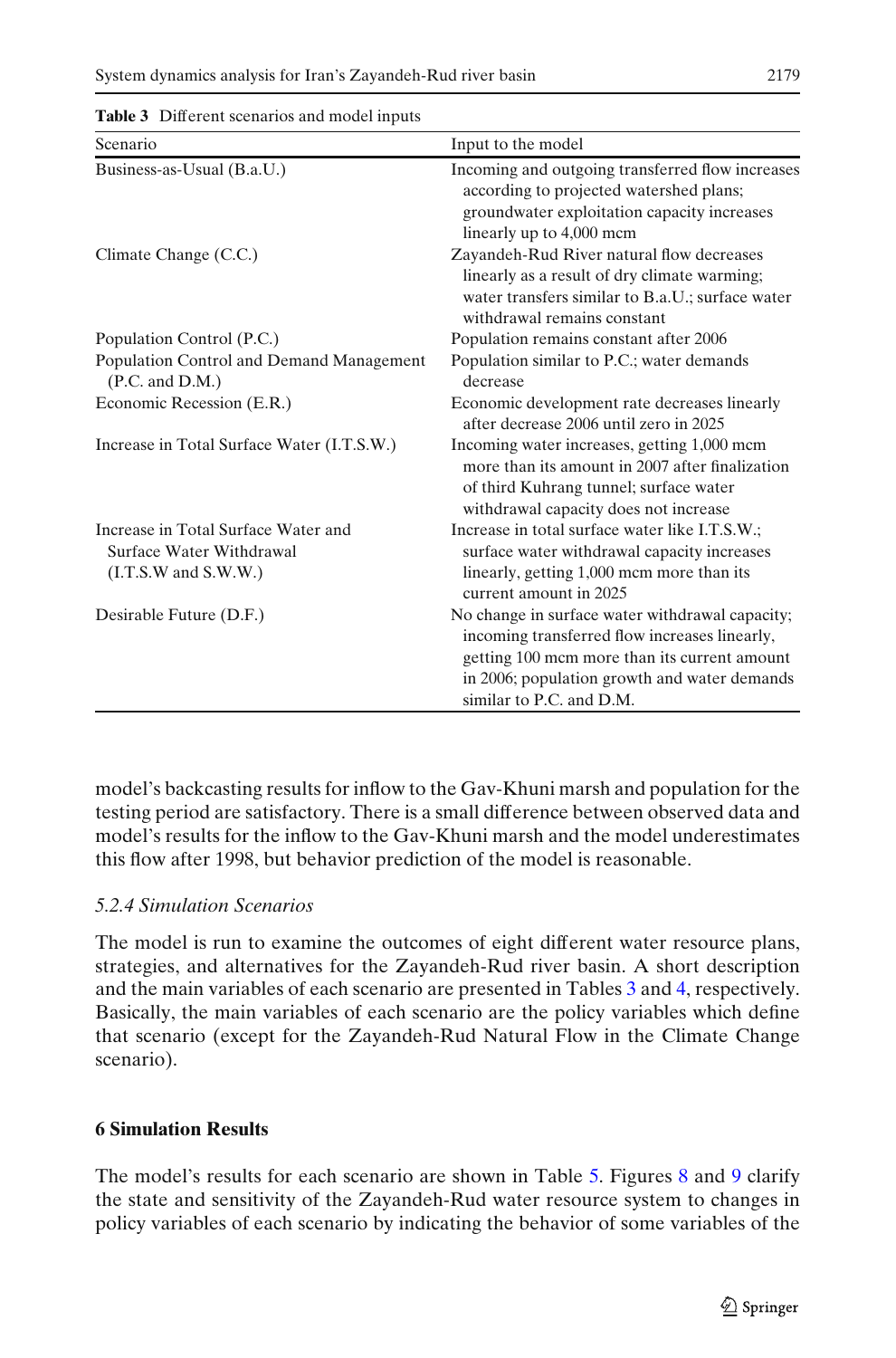| Scenario                                          | Main variable             |
|---------------------------------------------------|---------------------------|
| Business-as-Usual (B.a.U.)                        | Water transfer            |
|                                                   | Groundwater withdrawal    |
| Climate Change (C.C.)                             | Zayandeh-Rud natural flow |
|                                                   | Water transfer            |
|                                                   | Surface water withdrawal  |
| Population Control (P.C.)                         | Population                |
| Population Control and Demand Management          | Population                |
| (P.C. and D.M.)                                   | Water demand              |
| Economic Recession (E.R.)                         | Economic development      |
| Increase in Total Surface Water (I.T.S.W.)        | Water transfer            |
|                                                   | Surface water withdrawal  |
| Increase in Total Surface Water                   | Water transfer            |
| and Surface Water Withdrawal (I.T.S.W and S.W.W.) | Surface water withdrawal  |
| Desirable Future (D.F.)                           | Water transfer            |
|                                                   | Surface water withdrawal  |
|                                                   | Population                |
|                                                   | Water demand              |

<span id="page-17-0"></span>**Table 4** Main variables of each scenario

hydrological and socio-political and economic subsystems. The selected variables from the hydrological subsystem include extra groundwater extraction (the difference between annual groundwater withdrawal and annual groundwater renewal) and inflow to the Gav-Khuni marsh. Water resources sustainability index (*S*.*I*.), water tension, population, domestic water demand, industrial water demand, agricultural water demand, and total water demand are the selected variables of the sociopolitical and economic subsystem shown in Figs. [8](#page-19-0) and [9.](#page-20-0)

The behavior of different variables of the model in response to changes in the model inputs shows that:

- 1. Behavior of different model variables in the socio-political and economic subsystem will not change much when water import and water withdrawal capacity increases at the same time.
- 2. Behavior of population and total water demand graphs are almost the same and highly correlated.
- 3. Watershed might lose its attraction as a result of low S.I., high water tension, or low economic development rate which reduces immigration and increases emigration.
- 4. Demand management is really effective in reducing groundwater mining and increasing the flow to the Gav-Khuni marsh. Under most of the scenarios, finalization of the third Kuhrang tunnel in 2007 increases the inflow to the Gav-Khuni marsh for a short period. However, in the long run, when water demand is not controlled, inflow to Gav-Khuni marsh reduces dramatically.
- 5. In most scenarios, the worst results are inflow to the Gav-Khuni marsh and the extra groundwater extraction, which have tremendous impacts on the Gav-Kuni marsh and groundwater supplies.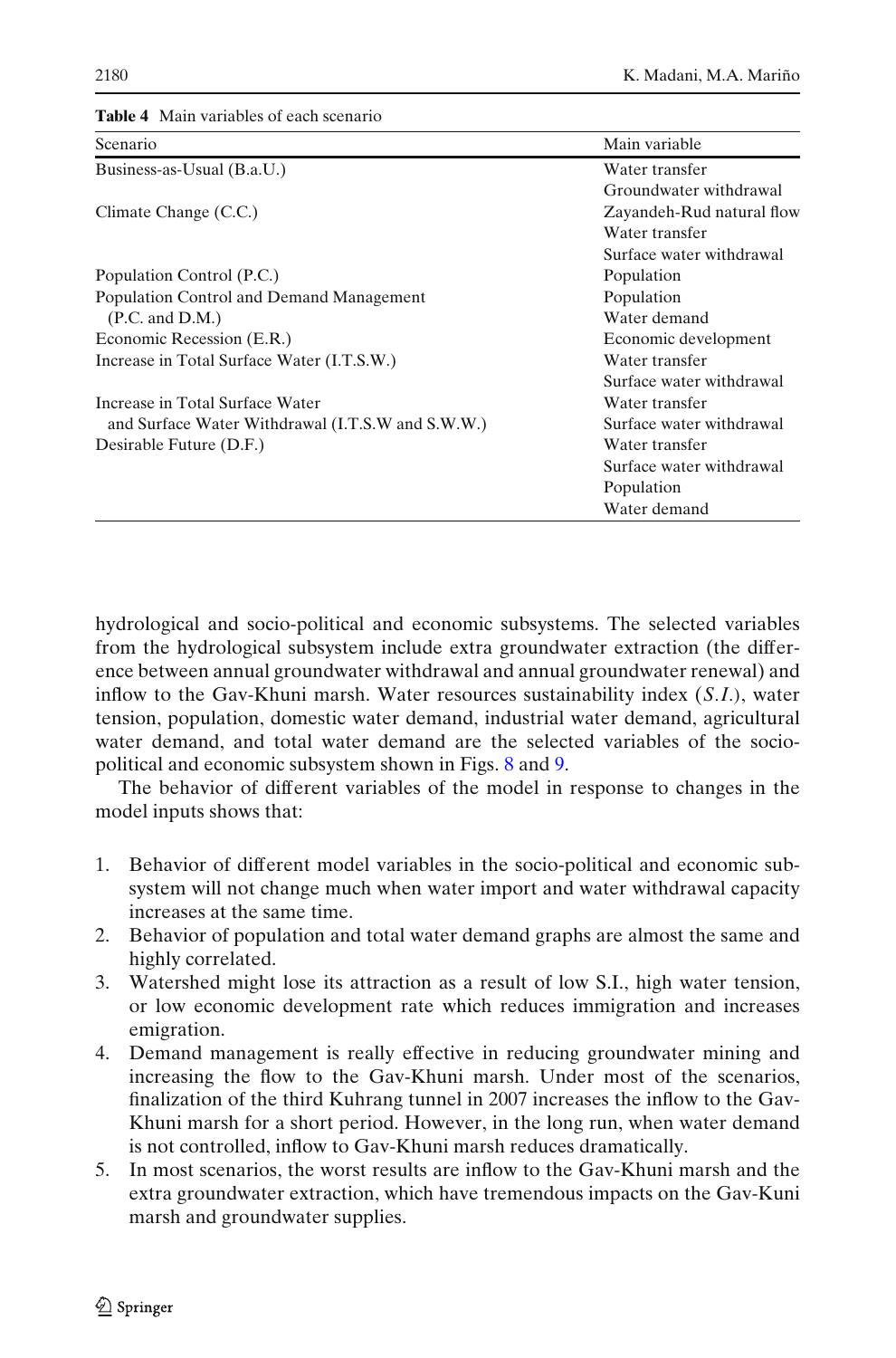<span id="page-18-0"></span>**Table 5** Different scenarios and model outputs

| Scenario           | Model output                                                                                                                                                                                                                                                                                                                                                                                                                                                                                                                                                |
|--------------------|-------------------------------------------------------------------------------------------------------------------------------------------------------------------------------------------------------------------------------------------------------------------------------------------------------------------------------------------------------------------------------------------------------------------------------------------------------------------------------------------------------------------------------------------------------------|
| B.a.U.             | Per capita agricultural water demand does not change; per capita industrial<br>and domestic demands increase; population increase with high growth rate<br>until SI becomes zero, then the growth rate decreases; total water demand<br>changes are identical to population changes; great water tension in the<br>region in the whole period; extra groundwater extraction continues;<br>Gavkhuni Marsh receives no water except in few years following<br>finalization of the third Kuhrang tunnel in which it receives only 20 mcm.                      |
| C.C.               | Gavkhuni receives no water; water tension increases faster than B.a.U. as a<br>result of low SI; population and water demand do not increase after the<br>second quarter of the simulation period, while the region is suffering from<br>extreme water tension; only in first few years groundwater withdrawal is<br>equal to its renewal, after that groundwater extraction increases rapidly<br>due to increasing water demand until the third quarter of the simulation<br>period when it does not increase because the water demand does<br>not change. |
| P.C.               | Increase in total water demand is lower than C.C.; water sustainability index<br>decreases slightly; water tension does not change much; groundwater extra<br>extraction continues and rises with a higher growth rate in the last quarter<br>of the simulation period; Gav-Khuni Marsh is not supplied with enough<br>water to sustain except a year following the finalization of the third<br>Kuhrang tunnel.                                                                                                                                            |
| P.C. and D.M.      | SI and extra groundwater extraction increases and decreases, respectively;<br>after the second quarter of the simulation period Gav-Khuni Marsh<br>receives enough water for survival.                                                                                                                                                                                                                                                                                                                                                                      |
| E.R.               | Population and water demand do not increase; groundwater extra<br>extraction, SI, and water tension do not change during this period as a<br>result of constant population and water demand; Gav-Khuni Marsh only<br>receives some water for a limited period after finalization of the third<br>Kuhrang tunnel.                                                                                                                                                                                                                                            |
| LT.S.W.            | Behavior of all model variables is similar to their behavior in C.C. except<br>the inflow to Gav-Khuni Marsh, which receives enough water for survival.                                                                                                                                                                                                                                                                                                                                                                                                     |
| I.T.S.W and S.W.W. | Behavior of variables are analogous to B.a.U. except the extra groundwater<br>extraction, which in the last years of the simulation period becomes<br>constant due to a balance between water supply and water demand.                                                                                                                                                                                                                                                                                                                                      |
| D.F.               | Model predicts a reduction in water demands; water tension decreases<br>during the simulation period as a result of increase in SI; groundwater<br>withdrawal decreases; Gav-Khuni receives enough water after finalization<br>of the third Kuhrang tunnel.                                                                                                                                                                                                                                                                                                 |

Simulation results indicate how changes in different variables can affect the whole system. Assessment of the model's results for different alternatives present a good perspective of the interconnected and dynamic nature of the system. Quantification of the socio-political and economic subsystem is speculative. However, the main purpose of this study was to comprehend the interactions of different drivers of the problem. This is a quick approach for integrating, exploring, adapting, and understanding the dynamics of the basin. Even if wrong, the developed model can be still useful in early investigation of the interrelationships of the problem drivers.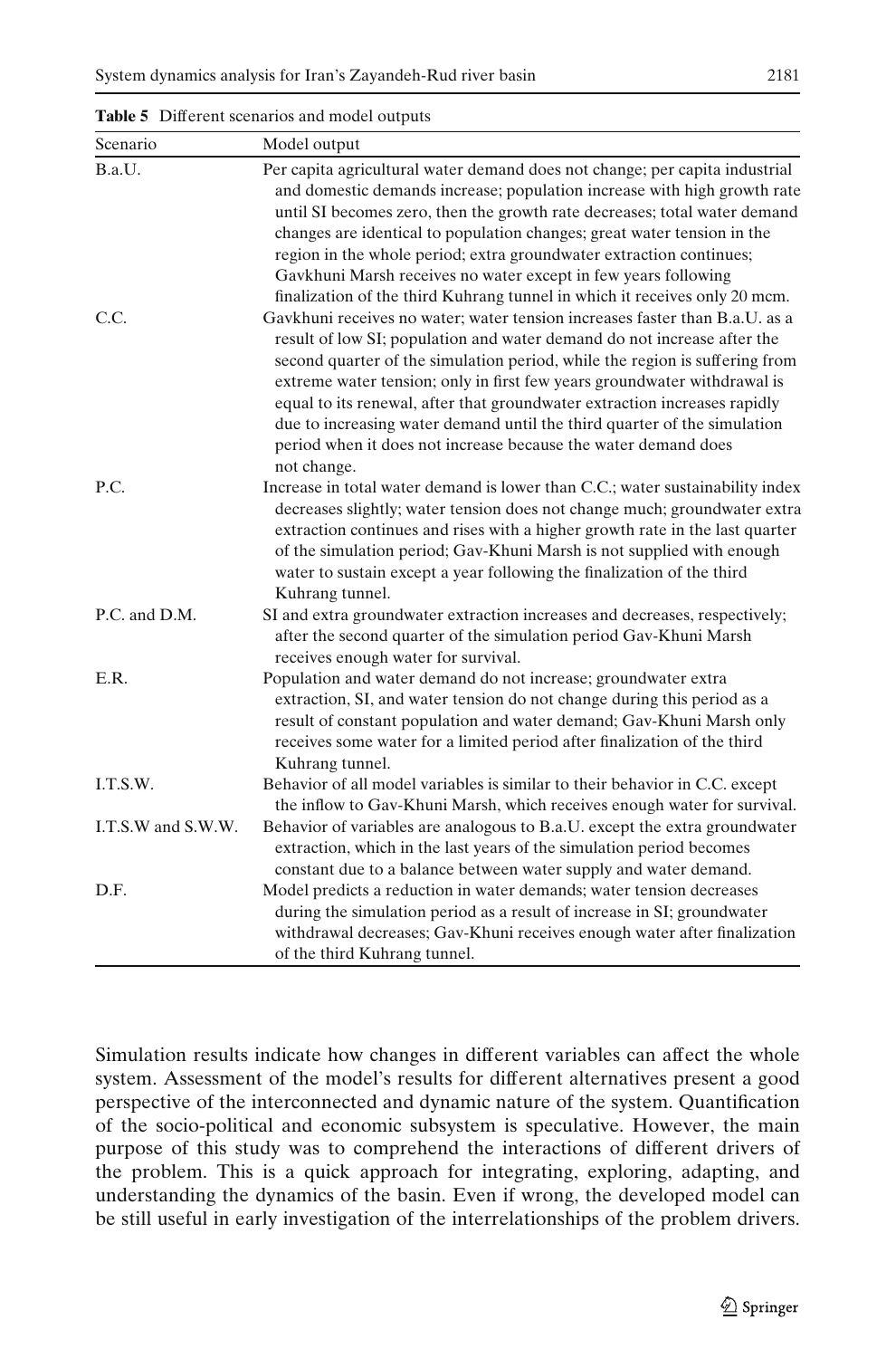<span id="page-19-0"></span>

**Fig. 8** Behavior of selected model's variables under different scenarios (1 Water Resources Sustainability Index (S.I.), 2 water tension, 3 extra groundwater extraction  $(m^3)$ , 4 inflow to the Gav-Khuni marsh  $(m^3)$ )

What is important is the behavior of different parameters of the model, not the numbers generated in model runs. Different scenarios were developed merely to comprehend the system behavior. Thus, they are mostly qualitative and may not represent any realistic future.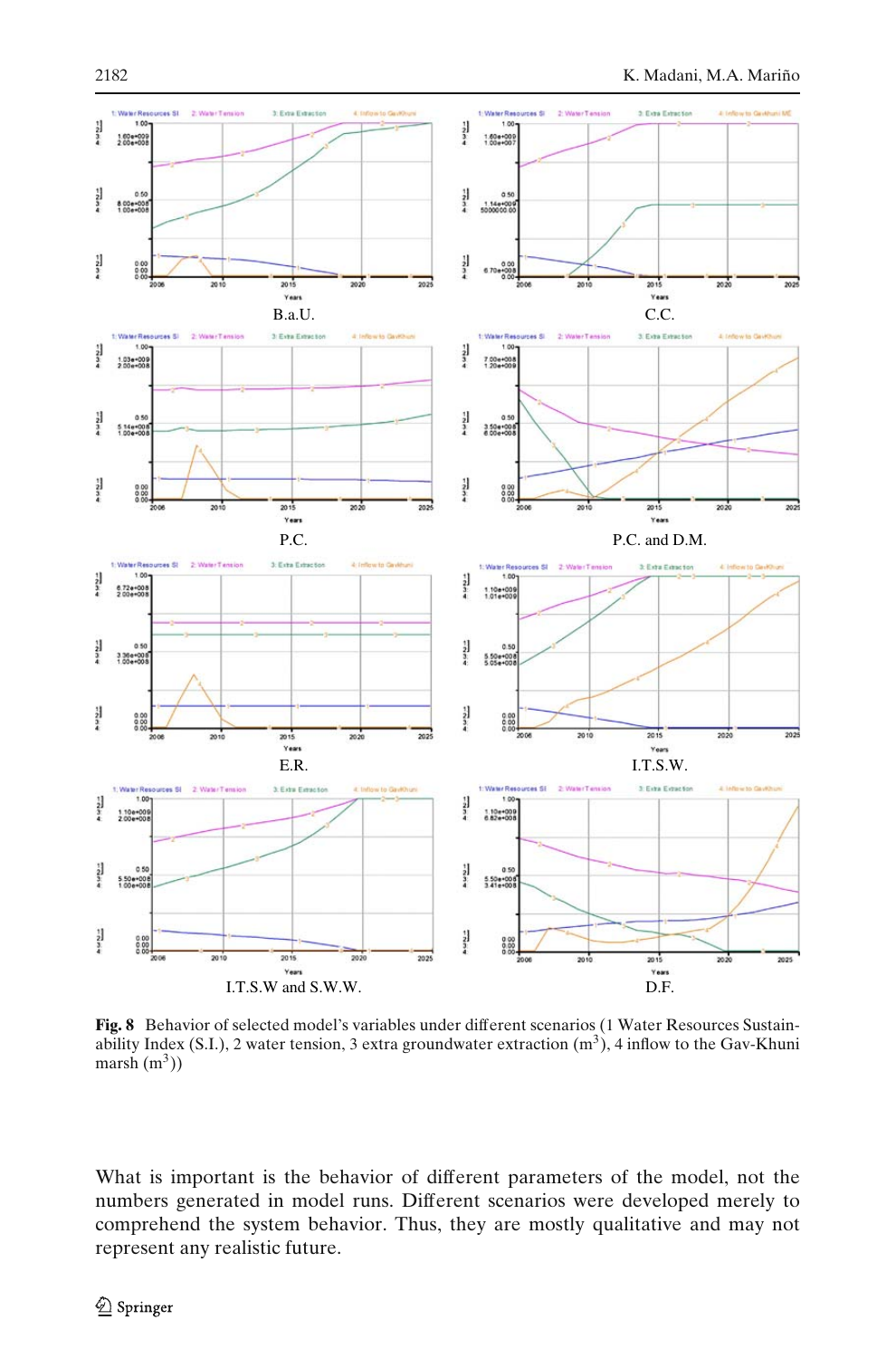<span id="page-20-0"></span>

**Fig. 9** Behavior of selected model's variables under different scenarios (1 Population (capita), 2 domestic water demand  $(m<sup>3</sup>$  per capita), 3 industrial water demand  $(m<sup>3</sup>$  per capita), 4 domestic water demand  $(m^3$  per capita), 5 water demand  $(m^3)$ )

### **7 Discussion**

Results indicate that continuing the management of the Zayandeh-Rud watershed in the same manner (business-as-usual) can have dramatic impacts on the watershed. The studied system showed highly sensitive to water demand and population. The system performance greatly improves, groundwater mining stops, and the Gav-Khuni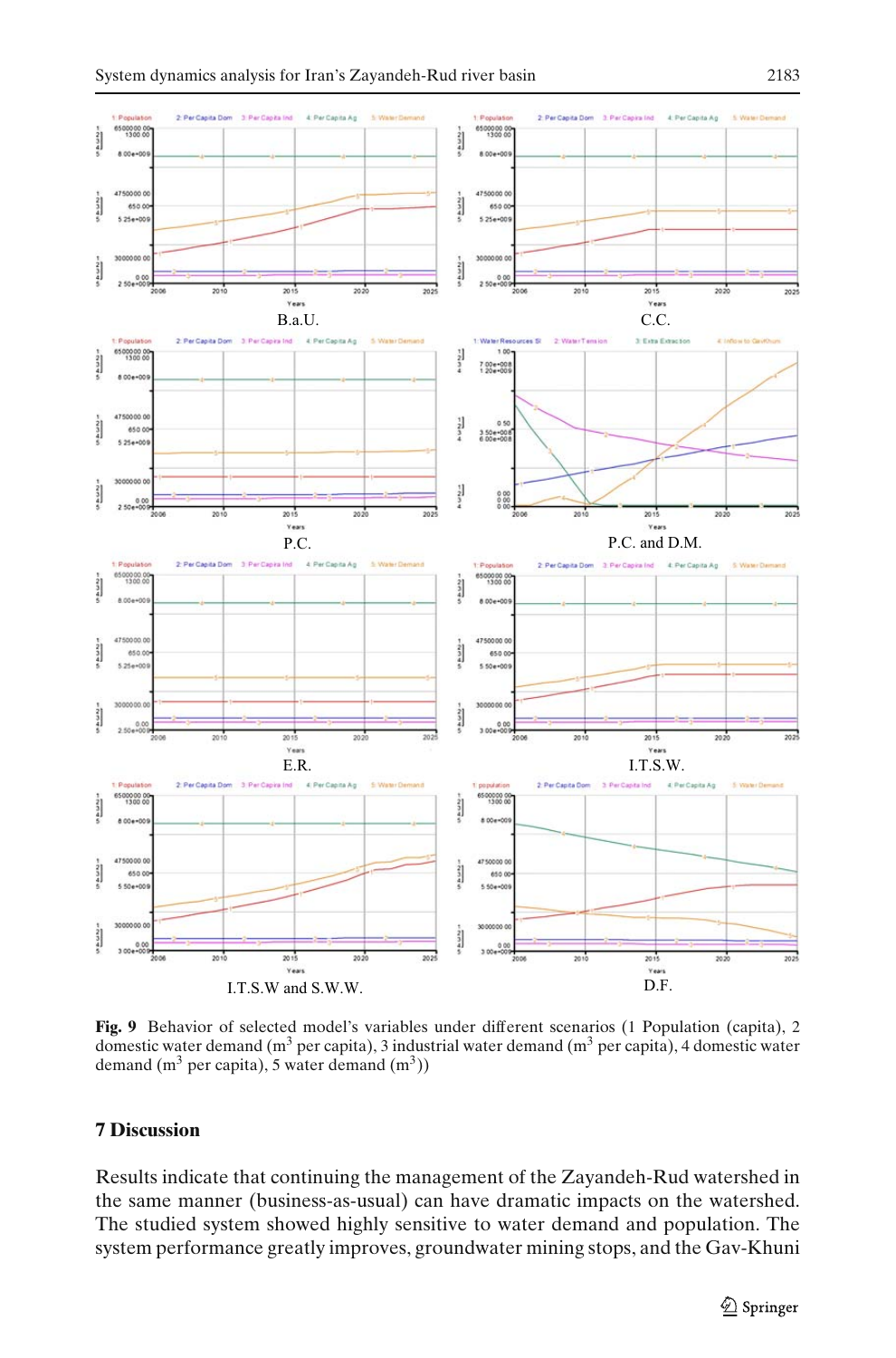Marsh becomes alive again when population growth and water demand are both controlled. Regretfully, Iranian water planners have mostly focused on supplying the residents with more water without paying enough attention to environmental issues. Similar to other places in the world, here water supply planning is based on development and population projections while such conventional projections do not consider the relationship of development and population growth rates with other factors such as water availability. Typically, population and development projections are done by non-water agencies. Such agencies, usually, do not consider water availability as a constraint to development and population growth, and neglect the dynamic interrelations of different variables shown in the CLD of the problem considered herein. This study shows how an integrated planning and consideration of different socio-political and economic elements of the system and their interactions are essential to sustainable water resource management.

Continuation of the current ad-hoc management practice will have a tremendous impact on the Gav-Khuni marsh and groundwater resources. The remedy for Zayandeh-Rud's current problems is not only transferring more water to the basin and increasing the surface water withdrawal capacity. The last fifty years' experiences confirm this fact. As soon as there is an increase in water supply, water demand increases and the water shortage problem is repeated after few years. Increasing water imports when water withdrawal capacities are not controlled and demand management actions are not taken, may only result in residents' false perception of water availability, which can change their expectations, leading to increased water consumption.

The manner in which water resource management is currently practiced in this watershed must be rectified. Water transfer and increase in surface water withdrawal capacity is only a short-run remedy for the problem and an escape from water tension for a few years, which only postpone water shortage. To have sustainable water resources, attention must be paid to all aspects of the system, not only attempting to supply the residents with water while neglecting other drivers of the problem.

#### **8 Concluding Remarks**

The purpose of the system dynamics approach presented here was to provide an experimental simulation platform for the analysis of an interconnected strategic problem in its interconnected context. The objective was to test the policies/strategies that address the issues of demand management, water transfers, economic and industrial development, and environment and population dynamics.

The CLD developed in this study provides a good perspective of the Zayandeh-Rud watershed problem as well as different drivers of the system and their interconnected relations. Being aware of these relations, strategists can make decisions to rectify the current system. System dynamics simulation allows evaluation of regional solutions and can provide answers to different strategic questions. The quantitative model, ZRW-MSM together with the CLD of the problem, helps us better understand the problem and predict the behavior pattern of different variables of the system over time based on different decisional inputs to the system. By considering probable behavior of different variables in regard to different strategies, water planners can make best decisions taking into account hydrological, environmental, socio-political, and economic aspects of water resource development plans.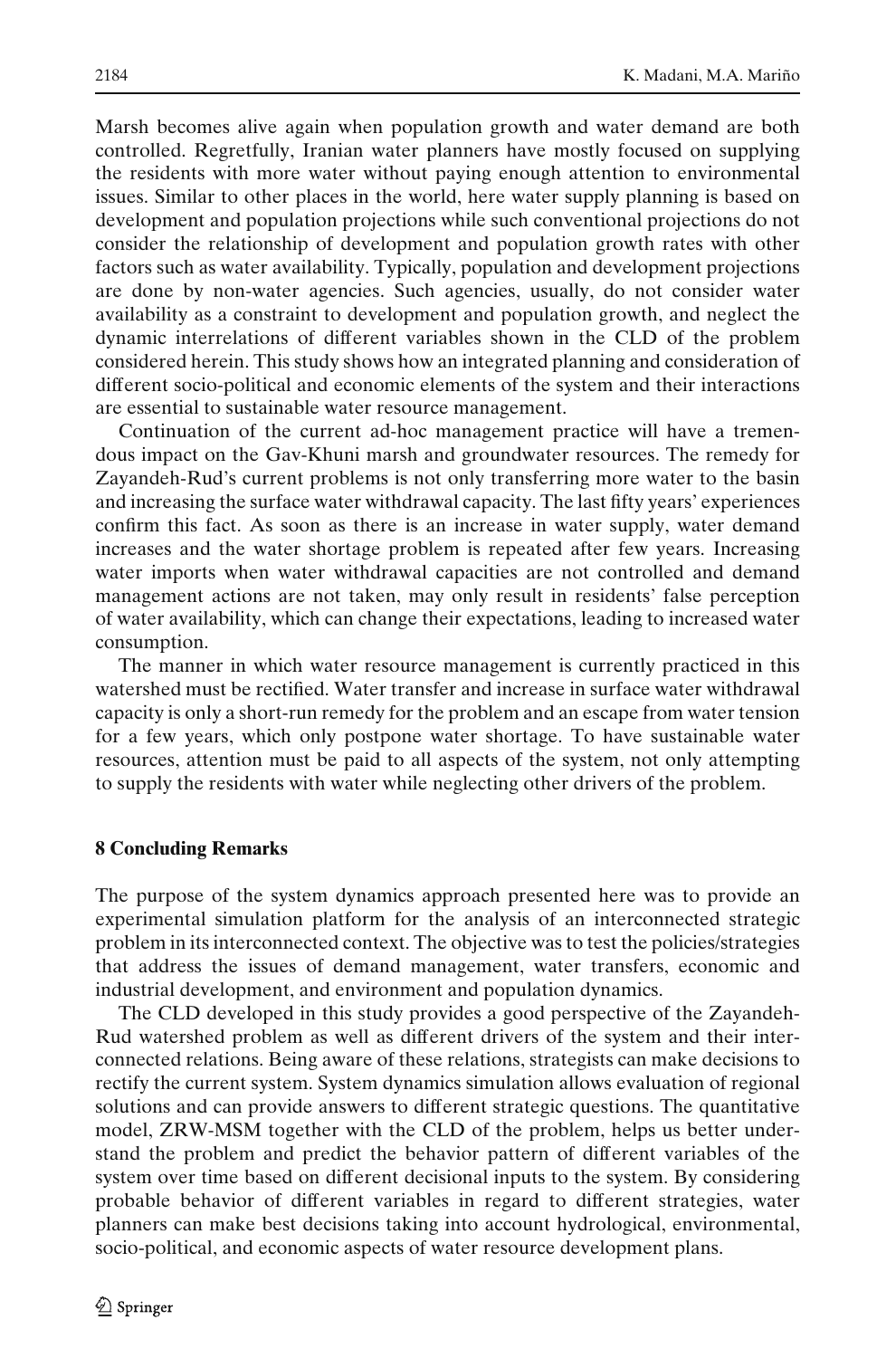No model is perfect and all models have some limitation which should be taken into account while results are interpreted. The current version of ZRW-MSM has been built and calibrated based on limited available data sets but it can be helpful in better understanding and validating the CLD of the problem. Quantification of the socio-political elements of the model is very speculative and challenging. Nevertheless, since the main goal of studies like this is to comprehend the interactions of different drivers of the problem, the available model, even if wrong, can be still useful in early investigations of the system responses to different plans and strategies. This is valuable as a quick approach for integrating, exploring, adapting, and understanding dynamics of the watershed. In an engineering model with socio-economic variables, the emphasis should be on pattern recognition, not the numbers generated in different model runs. Here, different scenarios, which are mostly qualitative, were developed merely to comprehend the system behavior and may not represent any realistic future. It is expected that the developed and modified version of ZRW-MSM would contribute to the development of new policy options, structural, and nonstructural water solutions (from planning new systems to operating existing ones) and sustainable water resource management in the basin.

The Zayandeh-Rud river basin can pay for water resource management or it can pay more for mismanagement. No single solution will fix the Zayandeh-Rud watershed's water problems. A combination of approaches is called for, and several areas of action should be considered to address multiple weaknesses in the current water resource management system: Model's results for different water resource plans and scenarios showed that the Zayandeh-Rud watershed's current problems cannot be solved merely by increasing water imports and withdrawal capacities. Thus, water planners of this Iranian strategic watershed should change their last decades' main policy and look for better solutions, considering the model results in addition to the CLD of the problem. Such solutions may include water demand management, population control, and increased water imports when water withdrawal is controlled. Those solutions may lead to: (1) sustainable development of water resources having water supplies exceeding demands over long periods; (2) sustainable groundwater without mining the resource by having groundwater withdrawals less than or equal to the basin's safe yield; (3) conservation of environmental resources and ecosystem (e.g., Gav-Khuni marsh); and (4) keeping the watershed out of water tension, without competition among different water consuming sectors and conflicts with neighboring watersheds over shared water resources.

**Acknowledgements** The first author would like to thank Manijeh Mahlooji and Sedigheh Torabi at Water Resources Management Company, Iran, for providing the data and motivation of this research. Special thanks go to Jay Lund at University of California, Davis, U.S.A. for his constructive comments, Lars Bengtsson, Rolf Larsson, and Mats Svensson at Lund University, Sweden and Ali Bagheri at Tarbiat Modares University, Iran for their valuable advices on the early phases of the study. This work has been extracted from the first author's Master's thesis at Lund University while his research was supported by Sigfrid och Walborg Nordkvist Scholarship from Lund Institute of Technology and Lund University's Scholarship, Lund University, Sweden. Valuable comments of the anonymous reviewers are appreciated.

**Caveat** Different parts of this research and the reduced versions of this paper have been presented at the American Institute of Hydrology's 2007 Conference in Reno, Nevada, U.S.A. and the Environmental and Water Resources Institute of the American Society of Civil Engineers' 2007 Conference in Tampa, Florida, U.S.A.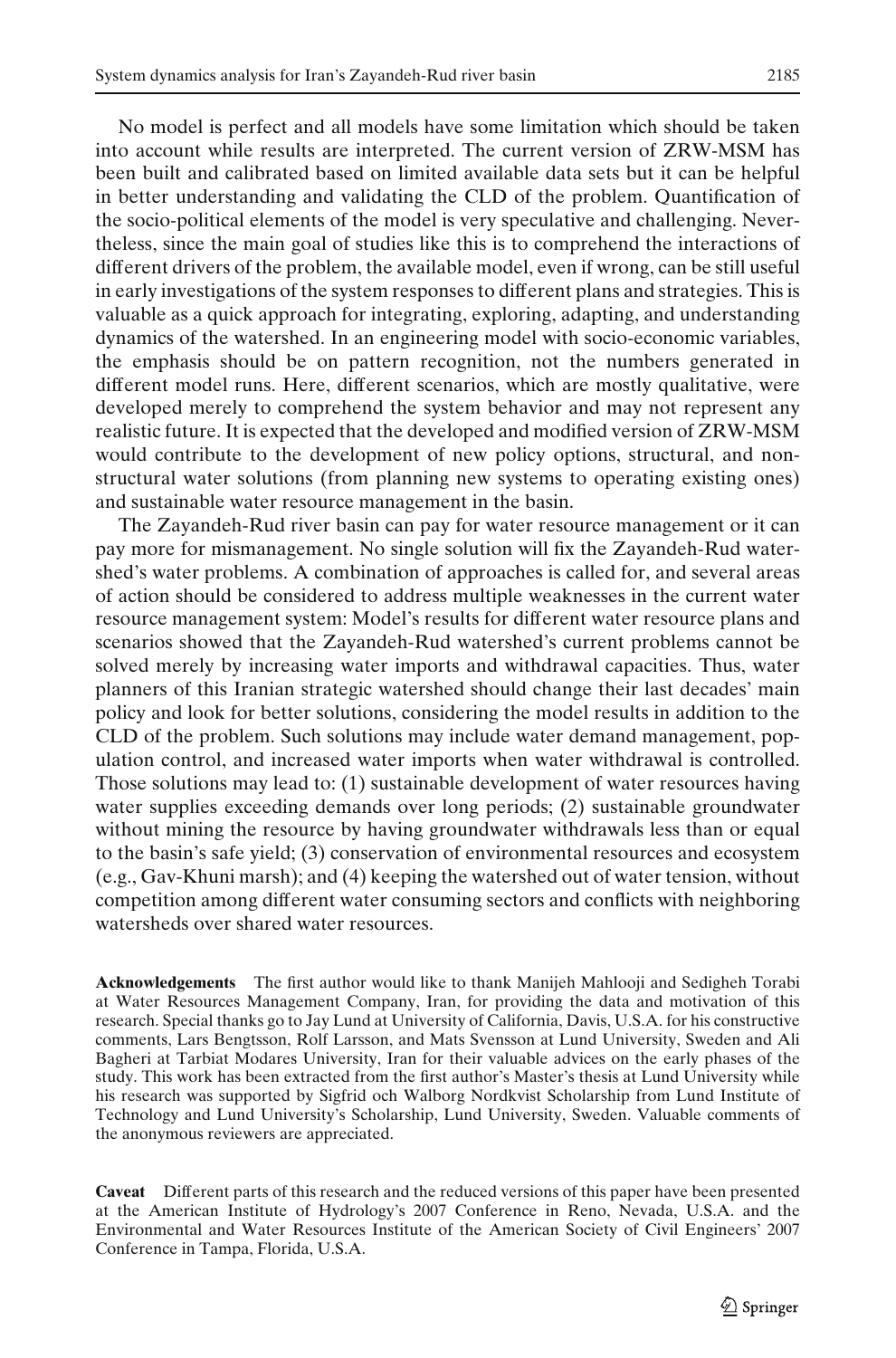#### <span id="page-23-0"></span>**References**

- Ahmad S, Simonovic SP (2006) An intelligent decision support system for management of floods. Water Resour Manag 20(3):391–410. doi[:10.1007/s11269-006-0326-3](http://dx.doi.org/10.1007/s11269-006-0326-3)
- Bagheri A (2006) Sustainable development: implementation in urban water systems. Dissertation, Lund University, Sweden <http://luur.lub.lu.se/luur?func=downloadFile&fileOId=546537>
- Bender MJ, Simonovic SP (1996) A systems approach for collaborative decision support in water resources planning. In: Proceeding of international symposium on technology and society technical expertise and public decisions, IEEE Princeton, NJ, p 357, June 1996
- Convention on Wetlands (1971) The Ramsar convention of wetlands, Ramsar, Iran. [http://ramsar.](http://ramsar.org) [org.](http://ramsar.org) Cited 1 February 2008
- Croke BFW, Ticehurst JL, Letcher RA, Norton JP, Newham LTH, Jakeman AJ (2007) Integrated assessment of water resources: Australian experiences. Water Resour Manag 21(1):351–373. doi[:10.1007/s11269-006-9057-8](http://dx.doi.org/10.1007/s11269-006-9057-8)
- Feng LH, Huang CF (2008) A risk assessment model of water shortage based on information diffusion technology and its application in analyzing carrying capacity of water resources. Water Resour Manag 22(5):621–633. doi[:10.1007/s11269-007-9182-z](http://dx.doi.org/10.1007/s11269-007-9182-z)
- Ford A (1996) Testing the Snake River explorer. Syst Dyn Rev 12:305–329. doi[:10.1002/\(SICI\)1099-](http://dx.doi.org/10.1002/(SICI)1099-1727(199624)12:4$<$305::AID-SDR110$>$3.0.CO;2-4) 1727(199624)12:4<[305::AID-SDR110](http://dx.doi.org/10.1002/(SICI)1099-1727 (199624)12:4$<$305::AID-SDR110$>$3.0.CO;2-4)>3.0.CO;2-4
- Forrester JW (1961) Industrial dynamics. MIT Press, Cambridge, MA
- Forrester JW (1968) Principles of systems. Productivity, Cambridge, MA
- Forrester JW (1971) World dynamics. Wright-Allen, Cambridge, MA
- Isfahan and Chaharmahal-va-Bakhtiari Water Authority (2003) Supply and consumption budget of Zayandeh-Rud Basin. Water Planning Department, Isfahan and Chaharmahal-va-Bakhtiari Water Authority, Ministry of Energy, Iran
- ISOE (2006) Integrated water resources management in Esfahan: exploratory study Zayandeh Rud River Basin. [http://www.isoe.de/english/reloadfo.htm?projects/iraniwrm\\_concept.htm.](http://www.isoe.de/english/reloadfo.htm?projects/iraniwrm_concept.htm) Cited 1 February 2008
- Jamab Consulting Engineering Co (1998) National comprehensive water survey; Zayandeh-Rud River Basin, Iran
- Madani Larijani K (2005) Watershed management and sustainability—A system dynamics approach (case study: Zayandeh-Rud River Basin, Iran). Master's thesis, Department of Water Resources Engineering, Lund Institute of Technology, Lund University, Lund, Sweden
- Meadows DH, Meadows DL, Randers J (1992) Beyond the limits. McClell and Stewart, Toronto, Ontario
- Morid S, Massah AR, Agha Alikhani M, Mohammadi K (2003) Water, climate, food and environment in the Zayandeh Rud basin. In: Lasage R (eds) An ADAPT Report Project. Tarbiat Modarres University, Iran. http://www.geo.vu.nl/∼[ivmadapt/downloads/ZayandehRud\\_](http://www.geo.vu.nl/~ivmadapt/downloads/ZayandehRud_FinalReport.pdf) [FinalReport.pdf.](http://www.geo.vu.nl/~ivmadapt/downloads/ZayandehRud_FinalReport.pdf) Cited 1 February 2008
- Murray-Rust H, Salemi HR, Droogers P (2002) Water resources development and water utilization in the Zayandeh Rud Basin, Iran. IAERI-IWMI Research Reports 14. [http://www.iwmi.cgiar.](http://www.iwmi.cgiar.org/Assessment/FILES/word/ProjectDocuments/Zayandeh%20Rud/Zayandeh_14.PDF) [org/Assessment/FILES/word/ProjectDocuments/Zayandeh%20Rud/Zayandeh\\_14.PDF.](http://www.iwmi.cgiar.org/Assessment/FILES/word/ProjectDocuments/Zayandeh%20Rud/Zayandeh_14.PDF) Cited 1 February 2008
- Najafzadeh R (2004) Runoff simulation with Snowmelt Runoff Model (SRM) Using remote sensing and geographical information system data (Case Study: Zayndeh-Rud Basin). Master's. thesis, Sharif University of Technology, Tehran, Iran
- Salemi HR, Mamanpoush A, Miranzadeh M, Akbari M, Torabi M, Toomanian N, Murray-Rust H, Droogers P, Sally H, Gieske A (2000) Water management for sustainable irrigated agriculture in the Zayandeh Rud Basin, Esfahan Province, Iran. IAERI-IWMI Research Reports 1. [http://www.iwmi.cgiar.org/Assessment/FILES/word/ProjectDocuments/Zayandeh%20Rud/](http://www.iwmi.cgiar.org/Assessment/FILES/word/ProjectDocuments/Zayandeh%20Rud/Zayandeh_01.PDF) Zayandeh 01.PDF. Cited 1 February 2008
- Saysel AK, Barlas Y, Yenigun O (2002) Environmental sustainability in an agricultural development project: a system dynamics approach. J Environ Manage 64:247–260. doi[:10.1006/jema.2001.0488](http://dx.doi.org/10.1006/jema.2001.0488)
- Simonovic SP (2002) Assessment of water resources through system dynamics simulation: from global issues to regional solutions. In: Proceedings of the 36th Hawaii international conference on system sciences (HICSS'03), vol 3. IEEE Computer Society, Washington, DC, p 93.2
- Simonovic SP (2008) Managing water resources—methods and tools for a systems approach. UN-ESCO and Earthscan (James&James), UK